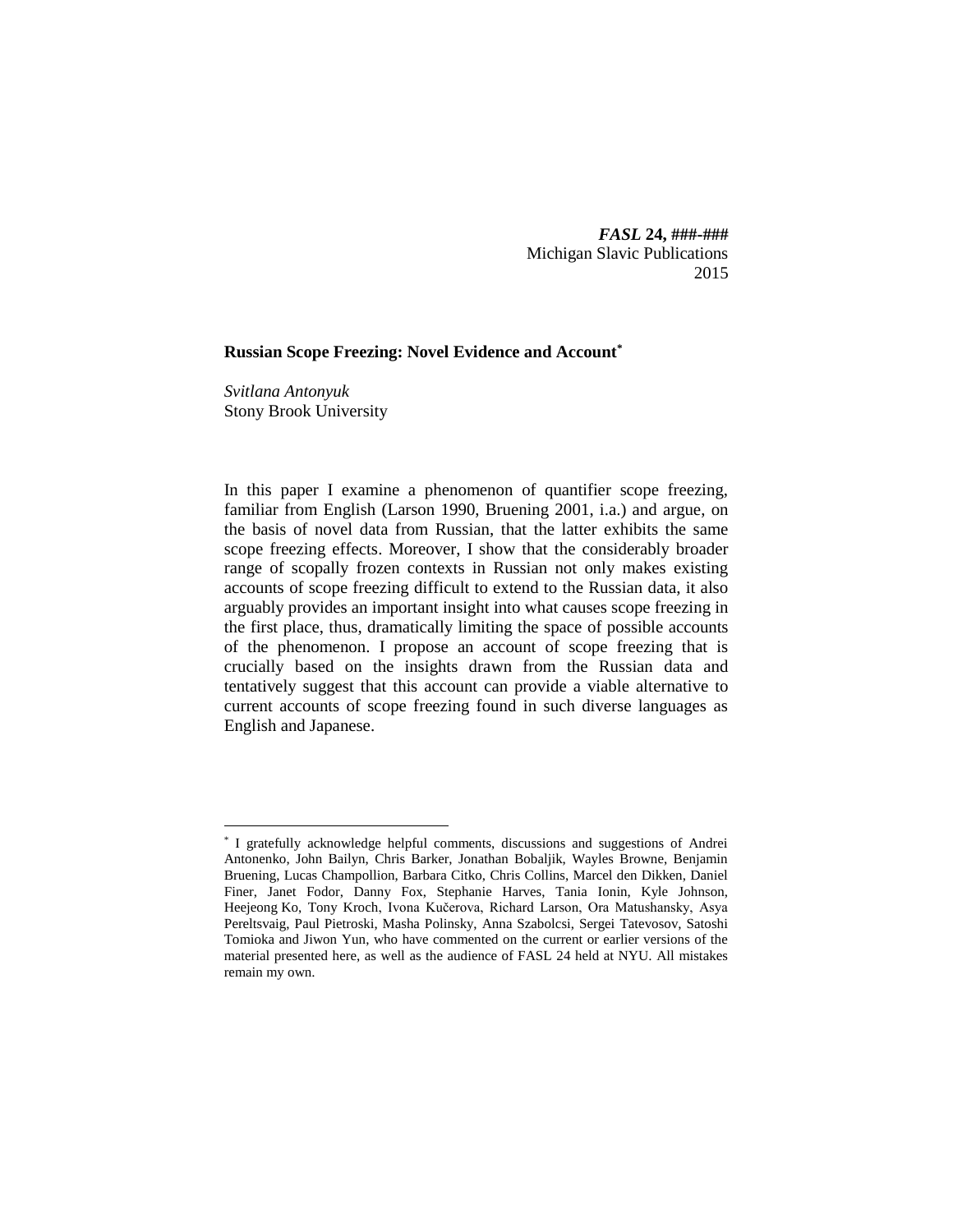### **1 Relevant Facts about English Scope Freezing**

Despite earlier characterizations of Russian as a mostly scope rigid language allowing only local, interpretability-driven QR (Ionin 2001/2003), recent research converges on the conclusion that Russian is in fact comparable to English in terms of Quantifier Scope and the operation of Quantifier Raising, and thus can no longer be considered a "scope rigid language" (Antonyuk 2006, Antonyuk 2015, Ionin and Luchkina (this volume), Zanon 2015, i.a.). However, although English is a scope fluid language, certain contexts are known to make inverse scope relations difficult to inaccessible. Lebeaux, as cited in Larson 1990, notes that the double object construction (DOC) appears to "freeze" scope in this way<sup>1</sup>. Thus, whereas an English prepositional dative like (1a) allows either the direct object or the prepositional object to take wider scope, (1b) requires the scope to follow the surface order, i.e.  $\exists$  >  $\forall$ . The difference in scope possibilities becomes particularly notable in pairs like (2), where we insert the modifier *different*, which requires a wider scope quantifier to distribute beneath. Presence of *different* forces the wide scope universal reading in (2a), but yields unacceptability in (2b), presumably because a wide scope reading is unavailable.

- (1) a. The teacher gave **a book** to **every student**.  $(\exists > \forall, \forall > \exists)$ b. The teacher gave **a student every book**.  $(\exists > \forall, * \forall > \exists)$
- (2) a. The teacher gave **a different book** to **every student**.  $(\forall > \exists)$

b. #The teacher gave **a different student every book**. (\*∀ > ∃)

Larson (1990) also proposed that the scope contrast observed in the *spray-load* alternation exhibited in (3) below (first noted in Schneider-Zioga 1988), is an instance of the same phenomenon. Thus, while the locative variant (3a) is ambiguous, just like the prepositional dative (1a), the *with*-variant in (3b) allows surface scope only, just like the double object form (1b).

<sup>&</sup>lt;sup>1</sup> An anonymous reviewer observed that scope rigidity in English double object constructions was first noted in Aoun and Li (1989), predating Larson (1990), and that spray-load alternation is also discussed in Aoun and Li (1993).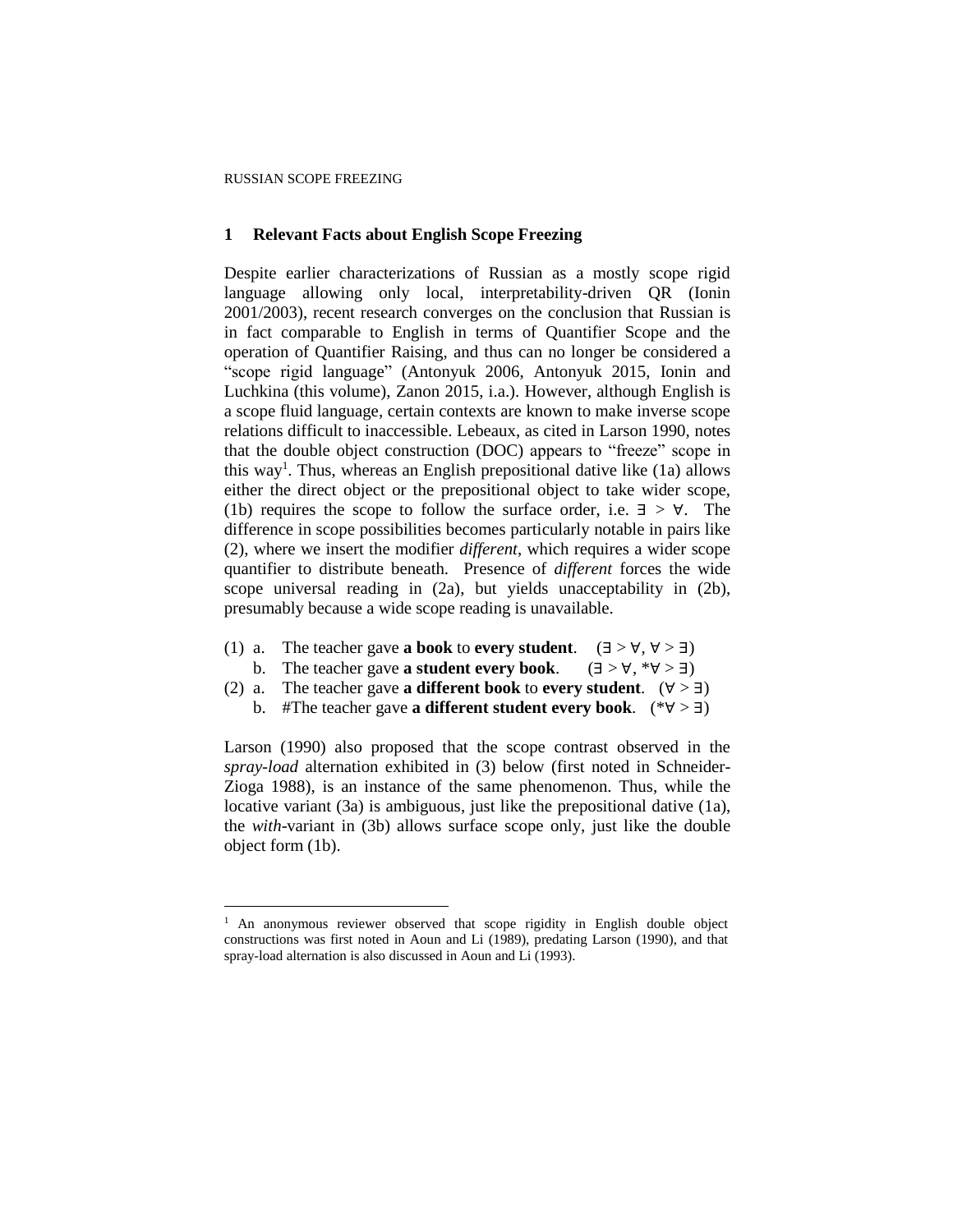(3) a. Maud draped a (different) sheet over every armchair.  $(\forall > 1)$ b. Maud draped a (#different) armchair with every sheet.  $(*\forall > \exists)$ 

As further noted by Larson (1990, ft. 10), the inability of the outer quantifier in the double object and the related *with* variant of the *sprayload* construction to move is relative rather than absolute. This is demonstrated by the following observations. First, double object structures show Antecedent-Contained Deletion in the outer quantified object phrase:

- (4) a. John gave someone [everything that Bill did  $[\nu_P e]]$ .
	- b. Max wants to give someone [everything that you do  $[\n \psi_{\text{P}} e$ ]].

As argued in analyses of ACD put forth in Sag 1976, May 1985, and Larson and May 1990, reconstruction of the deleted VP requires the quantified DP to have scope at least as wide as the VP serving as the reconstruction source. This entails that in (4a) *everything that Bill did e* must scope at least as high as the VP headed by *give*, and in (4b) *everything that you do e* must scope as high as the VP headed by *want*. Without such QR, the sentence in (4b), for instance, would not be able to receive its correct interpretation, 'Max wants to give someone everything you want to give them'. Second, Larson also shows that outer objects in the double object construction are able to interact with the higher intensional predicate yielding *de dicto/de re* ambiguities<sup>2</sup>:

(5) I promised to rent someone every apartment in the building.

 $\overline{a}$ 

Thus, *every apartment in the building* can be read opaquely (*de dicto*) or transparently (*de re*) with respect to the predicate *promise*. On the former reading, the promise is to rent someone each and every apartment in the building, whatever they are and however many there are. On the latter, for every given apartment, I made a promise to rent that apartment to

<sup>2</sup> A reviewer objects to the use of sentences such as (5) and (16) involving a *de dicto*/*de re* distinction, arguing that "it is not at all clear that *de re* readings can be identified with high scope with respect to an intensional operator", citing, in particular, recent work by Keshet and Schwarz (2014). For now, I will keep these examples and leave it to the readers to decide whether they find these examples convincing in light of the above.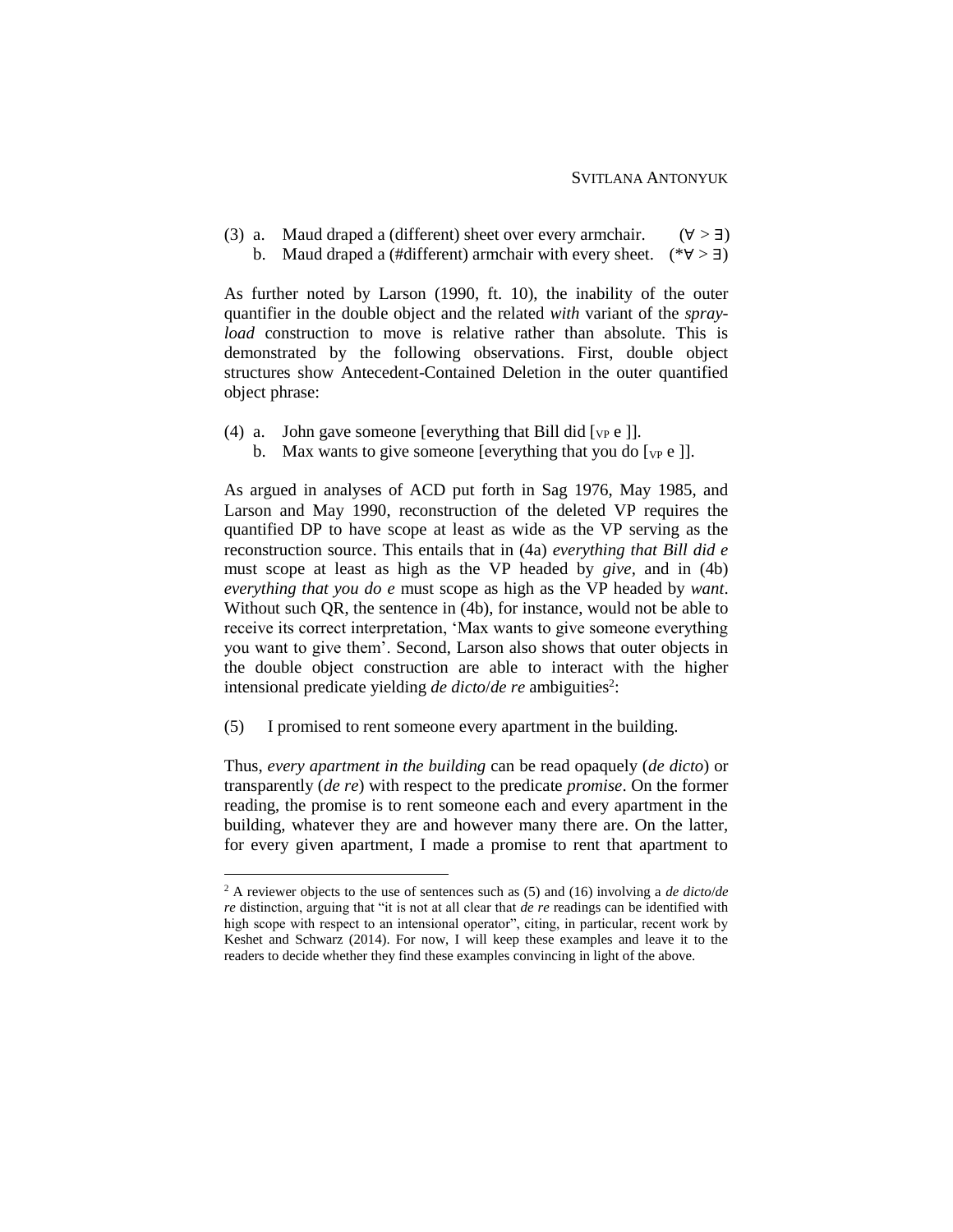someone. Incidentally, Larson notes, the sentence exhibits the scopal properties familiar from the double object contexts: thus, if *every apartment* is interpreted *de re*, *someone* must be interpreted *de re* as well. As is standard to assume, the *de re* interpretation is derived via assigning wide scope to the relevant QP relative to the intensional predicate, which requires the QP in question to undergo QR above the predicate. As Larson (1990) stresses, such results point to the conclusion that the scope freezing effect in the DOC, which restricts the scope of the outer object, is relative, meaning the scope of the outer object is restricted with respect to the inner object, but not restricted otherwise<sup>3,4</sup>.

## **2 Scope Freezing in Russian: the General Picture**

Given recent research results on Russian QP scope (e.g., Antonyuk 2006, 2015) one might expect, *ceteris paribus*, that the Russian equivalent of the double object construction should show essentially the same scope freezing behavior found in English. And indeed, the scope parallelism exhibited between Russian and English extends to ditransitives.

## *2.1 Frozen Scope in Russian: Evidence from Ditransitives*

Russian ditransitive verbs represent a rather broad class of predicates, some of which can take two case-marked arguments, such as (6a,b), with the direct object marked with Accusative and the indirect object marked with Dative case<sup>5</sup>:

<sup>&</sup>lt;sup>3</sup> For further syntactic evidence of the relative nature of scope freezing in English and in Russian, see Bruening (2001) and Antonyuk (2015) respectively. All the data on scope freezing in Russian discussed here are novel, first presented in Antonyuk (2015) and published for the first time in this volume.

<sup>4</sup> For syntactic tests (such as the Pair-List test) supporting the conclusion that scope is indeed frozen between the two object QPs in a DOC, see Bruening (2001). The tests employed by Bruening yield the same results when applied to the Russian data; however, the tests themselves are given a different theoretical explanation in Antonyuk (2015); still, they are shown to be a robust indicator of scope freezing.

<sup>5</sup> For reasons of space, in what follows I will provide only one example of each sentence type under discussion. To verify that the results described here are quite general, see Antonyuk (2015) where numerous examples are provided.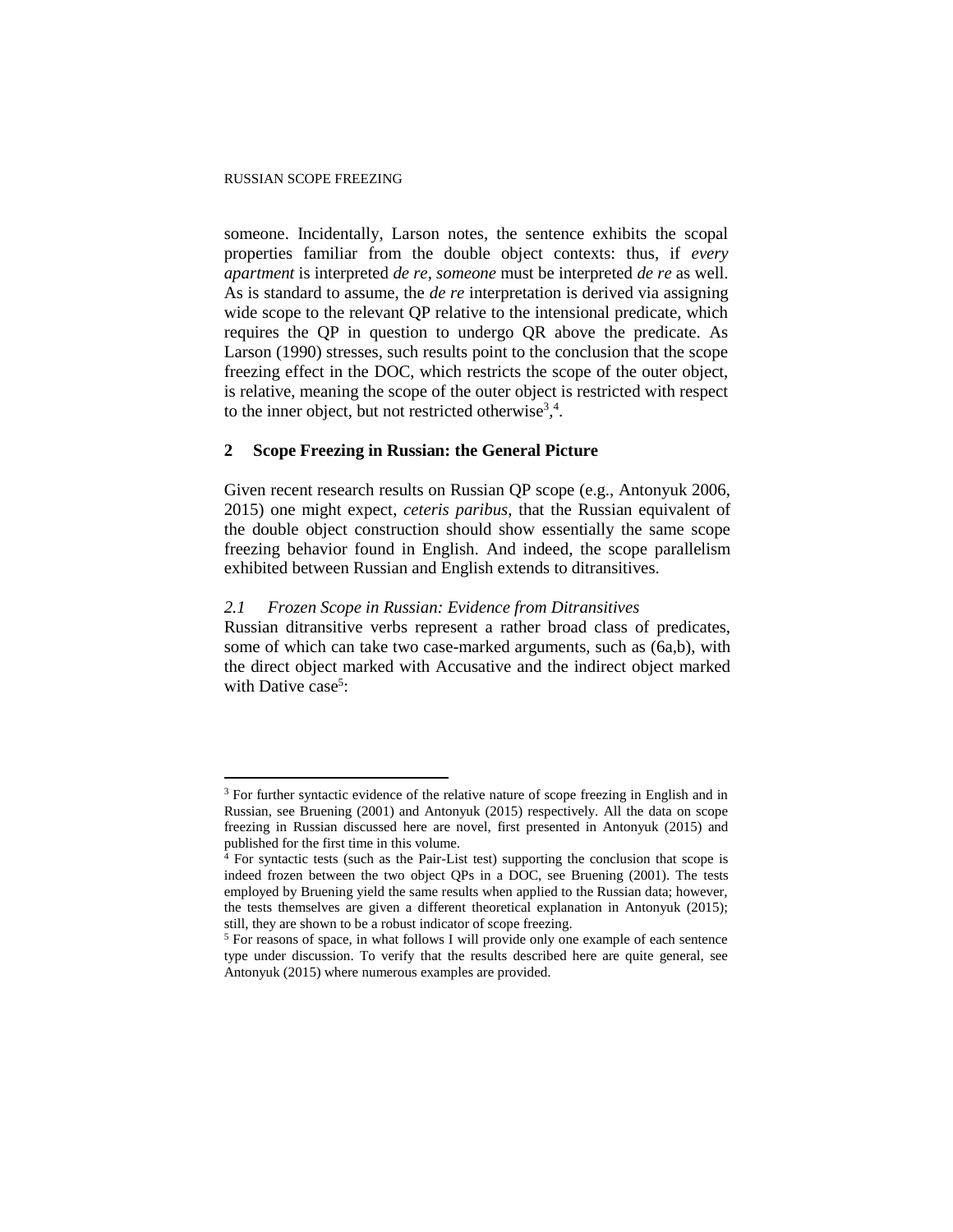(6) a. Učitel' predložil kakuju-to knigu každomu teacher<sub>NOM</sub> offered some book<sub>ACC.FEM</sub> every studentu. student<sub>DAT.MSC</sub> 'The teacher offered some book to every student.'  $(\exists > \forall, \forall > \exists)$ b. Učitel' predložil kakomu-to studentu každuju teacher<sub>NOM</sub> offered some student<sub>DAT.MSC</sub> every knigu. bookACC.FEM 'The teacher offered some student every book.'  $(E < \forall$ ,  $\forall$   $>$   $\exists$ )

The general point to note about the above example and others like it is that while the (a) example above allows for both surface and inverse scope interpretations, the (b) example categorically disallows inverse scope. Thus, the above scope facts provide initial justification for unifying Russian ditransitives such as (6a,b) above with the English PP Datives and Double Object Constructions respectively<sup>6</sup>.

# *2.2 Frozen Scope in Russian: Evidence from the Russian Spray-Load Alternation*

Larson (1990) proposed that the scope contrast observed in the *sprayload* alternation (provided in (3) above) is an instance of the same phenomenon exemplified by the double object and the prepositional dative constructions. Given the initial evidence for the parallelism with respect to quantifier scope and scope freezing between English and Russian, we might ask whether similar facts hold of the *spray-load* alternation in Russian. In fact, scope facts fully parallel to those found in the English *spray-load* alternation hold in the Russian sentence pairs such as  $(7)$  as well<sup>7</sup>.

<sup>6</sup> See Pereltsvaig 2006 for arguments in favor of equating Russian ditransitives with the English double object construction.

<sup>7</sup> The Russian *spray-load* construction has also been discussed in Partee 2005, Dudchuk 2006 and Tsedryk 2009; however, none of these authors have noted that the Russian construction demonstrates scope freezing that is identical to the English counterpart.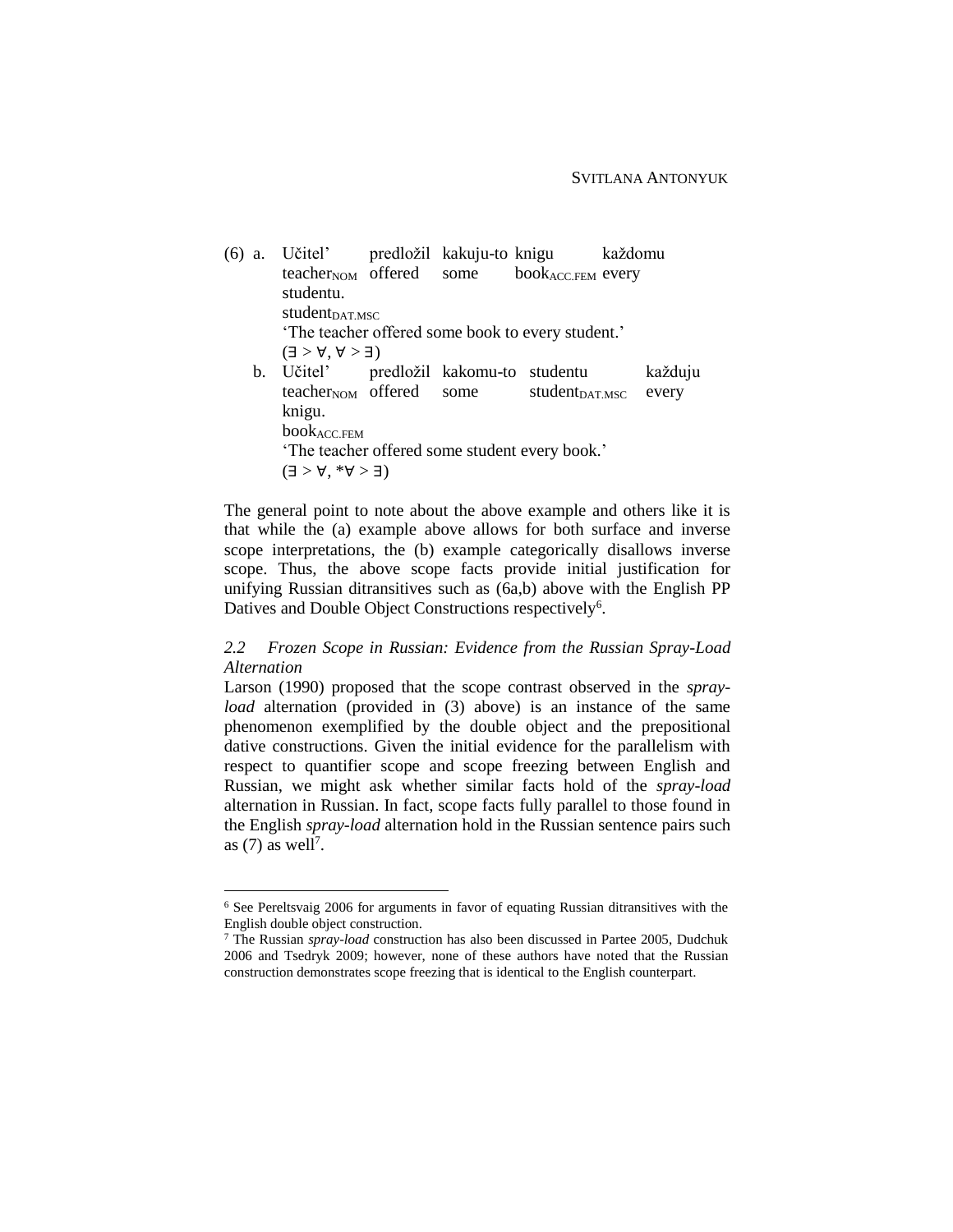## RUSSIAN SCOPE FREEZING

|        |                                            |                                         | (7) a. Vanja zagruzil kakoe-to seno na každyj gruzovik. |                                          |
|--------|--------------------------------------------|-----------------------------------------|---------------------------------------------------------|------------------------------------------|
|        |                                            |                                         | Vania loaded some hay accon every truck Acco            |                                          |
|        |                                            | 'Vania loaded some hay on every truck.' |                                                         | $(\exists > \forall, \forall > \exists)$ |
|        |                                            |                                         | b. Vanja zagruzil kakoj-to gruzovik každym              | vidom.                                   |
|        |                                            | Vania loaded some truckAcc every        |                                                         | type <sub>INSTR</sub>                    |
| sena   |                                            |                                         |                                                         |                                          |
| of hay |                                            |                                         |                                                         |                                          |
|        |                                            |                                         | 'Vania loaded some truck with every type of hay.'       |                                          |
|        | $(\exists > \forall, * \forall > \exists)$ |                                         |                                                         |                                          |

The Russian *spray-load* alternation is fully parallel to its English counterpart in terms of scope: (7a) is parallel to (3a) in being scopally ambiguous, (7b) is like (3b) in allowing surface scope only. While the construction in Russian is known to be much less productive than it is in English, Antonyuk (2015) provides a long list of what appear to be bona fide *spray-load* verbs, all of which exhibit the above scope contrast as well as the semantic entailment relations that are known to hold between the alternating *spray-load* pairs in English<sup>8</sup>. In addition to the true *sprayload* verbs, Russian also possesses a much more numerous group of *spray-load* type verbs that do not participate in the morphological alternation proper observed in (7), but that nevertheless show the same scope freezing effect.

## *2.3 Frozen Scope in Russian: Novel Evidence from Russian Spray-Load Type Verbs*

The verb in (8) and many more like it appear to correspond semantically to the English *spray-load* verbs, but they do not participate in the *sprayload* alternation. Still, perhaps surprisingly, these verbs also exhibit the scope freezing observed with true *spray-load* verbs:

|  | (8) a. Maša nakryla kakoj-to prostynej každoe kreslo.                                  |  |  |                                                                                   |
|--|----------------------------------------------------------------------------------------|--|--|-----------------------------------------------------------------------------------|
|  | $Mash_{AVOM}$ covered some sheet <sub>INSTR</sub> every chair <sub>ACC</sub>           |  |  |                                                                                   |
|  |                                                                                        |  |  | 'Masha put some sheet over every chair.' $(\exists > \forall, \forall > \exists)$ |
|  | b. Maša nakryla kakoe-to kreslo každoj prostynej.                                      |  |  |                                                                                   |
|  | $Masha_{NOM}$ covered some chair <sub>ACC</sub> every sheet <sub>INSTR</sub>           |  |  |                                                                                   |
|  | 'Masha covered some chair with every sheet.' $(\exists > \forall, *\forall > \exists)$ |  |  |                                                                                   |

<sup>8</sup> See Rappaport and Levin 1988 and Kearns 2011 for details.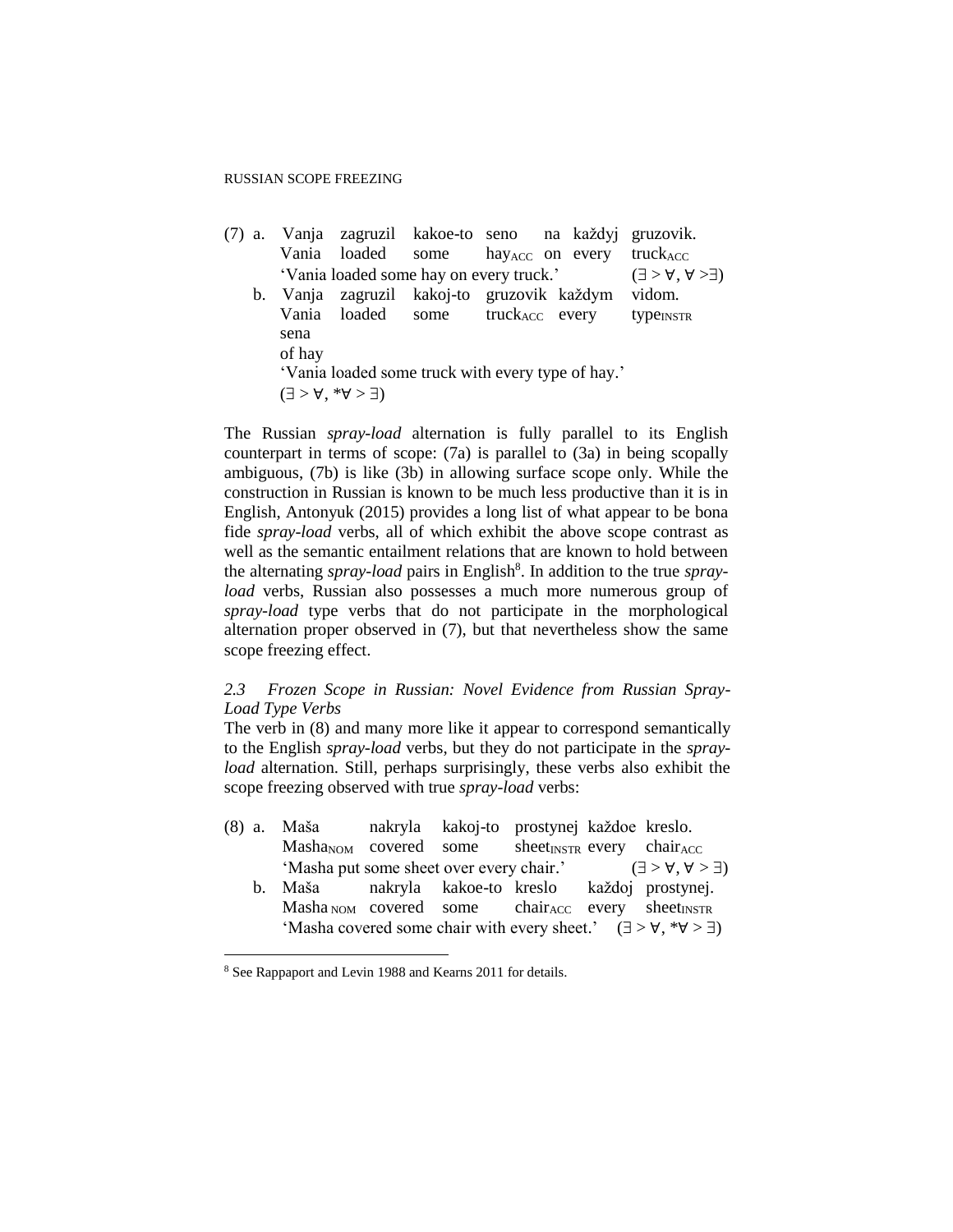As seen in (8), the verbs in this group take two internal arguments, neither of which is headed by a preposition, as is the case with true *sprayload* verbs. Both arguments can be realized as Quantifier Phrases, one marked with Accusative case, and the other with Instrumental. In all of the examples of this type, the order on which the Instrumental-marked QP precedes the Accusative-marked QP is scopally ambiguous, while the opposite order exhibits scope freezing.

## *2.4 Frozen Scope in Russian: Novel Evidence from Russian Reflexive Monotransitives*

The last syntactic context related to ditransitives I will discuss here is what I call "reflexive monotransitives". These predicates are built from true ditransitives (9a,b) by reflexivization; one of the predicate's arguments is then typically expressed as an adjunct PP as in (9c,d).

- (9) a. Maša zarazila kakoj-to bolezn'ju každogo pacienta. Masha infect<sub>PST</sub> some disease<sub>INSTR</sub> every patient<sub>ACC</sub> 'Masha infected every patient with some disease.'  $(\exists > \forall, \forall > \exists)$ 
	- b. Maša zarazila kakogo-to pacienta každoj bolezn'ju. Masha infect<sub>PST</sub> some patient<sub>ACC</sub> every disease<sub>INSTR</sub> 'Masha infected some patient with every disease.'  $(\exists > \forall, * \forall > \exists)$
	- c. Maša zarazilas' kakoj-to bolezn'ju ot každogo Masha infect *pST.REFL* some disease<sub>INSTR</sub> from every pacienta.  $pation$ <sub>GEN</sub>

 'Masha got infected with some disease by every patient'  $(\exists > \forall, \forall > \exists)$ 

d. Maša zarazilas' ot kakogo-to pacienta každoj Masha infect  $PST.REFL$  from some patient<sub>GEN</sub> every bolezn'ju. diseaseINSTR 'Masha got infected with every disease by some patient.'  $(\exists > \forall, *\forall > \exists)$ 

The scope pattern that holds with the ditransitive predicate in (9a,b) is preserved with the reflexive predicate in (9c,d). However, the internal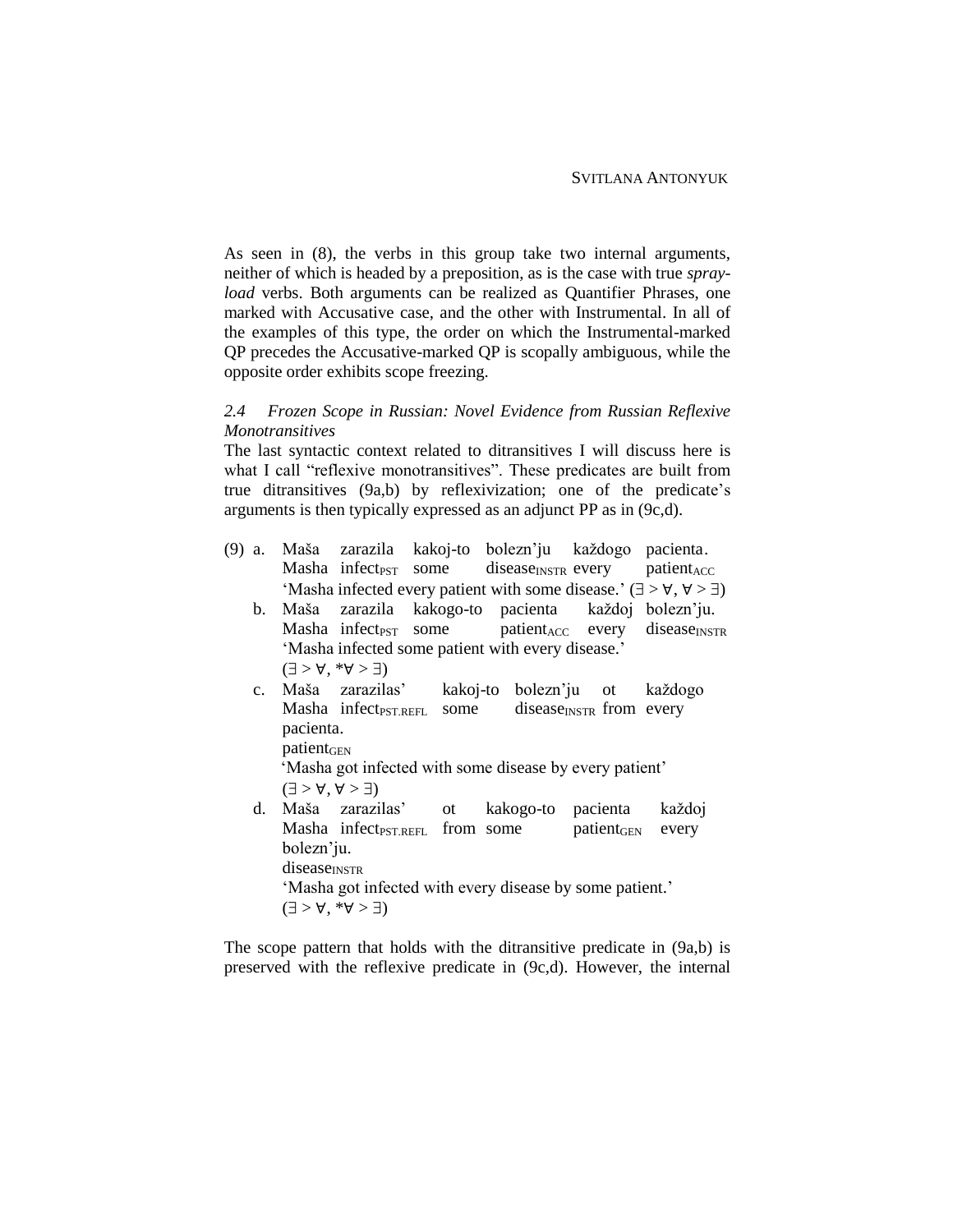#### RUSSIAN SCOPE FREEZING

argument structure of the ditransitive and the corresponding reflexive is different, with one of the ditransitive's internal arguments being realized as an adjunct that takes a Genitive-marked complement. Held constant in the two examples is the linear order of quantification phrases, with scope being free when the order is INSTR  $\gg$  ACC and surface scope frozen, when the order is reversed. Given that such crossing of QPs is observed with all the other cases of scope freezing we have seen so far, it appears to offer a clue as to what causes freezing in the first place. In the next section we will see that this idea is correct and that there are even more drastic cases of scope freezing in Russian where it is observed between "crossed" QPs that are sometimes the internal and the external arguments of the verb<sup>9</sup> (i.e., object QP scrambling across the subject QP) or, most strikingly, are arguments of different predicates (as is the case with scope freezing that obtains with Long-Distance Scrambling of a QP across the structurally higher QP in the upper clause).

#### *2.5 Scope Freezing and Scrambling*

 $\overline{a}$ 

As noted above, recent research on quantification has observed many similarities between Russian and English in the covert movement of quantifiers and the syntactic properties of this movement. However, Russian being a language with much more flexibility in terms of allowed word order permutations, known as Scrambling, the question naturally arises as to how Scrambling interacts with QR (if at all). As I will now show, overt movement of QPs, as instantiated by both Local and Long-Distance Scrambling in Russian, despite their other well-known syntactic differences (Bailyn 2001, 2002), behave identically with respect to  $\text{scope}^{10}$ . Specifically, both types of QP Scrambling seem to lead to frozen

<sup>&</sup>lt;sup>9</sup> Note that Bruening (2001) specifically argues that the internal and the external argument of the verb do not participate in scope freezing, as in his Superiority-based feature attraction system the two QPs would not be in competition with each other.

<sup>&</sup>lt;sup>10</sup> The facts are indeed surprising when viewed from the perspective of scope freezing accounts provided for English that posit a certain structural relation between VP-internal QPs that results in frozen scope (cf. Bruening 2001, Johnson 2001). On such accounts neither Local nor Long-Distance Scrambling are expected to exhibit scope freezing, as no comparable structural relation between the two QPs can be posited in scrambled sentences.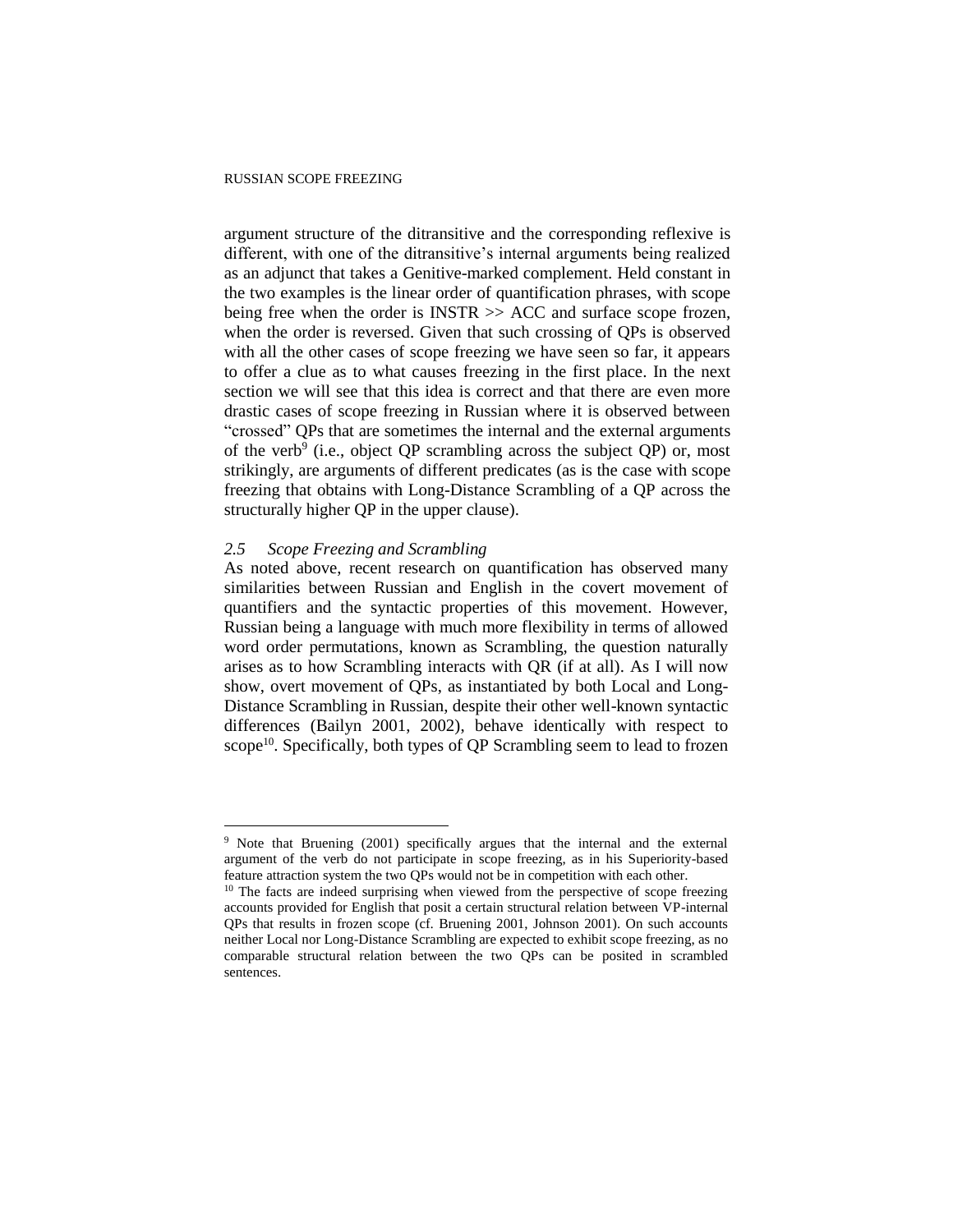surface  $\text{scope}^{11}$ . Sentences with overtly scrambled OPs therefore present another context where frozen surface scope is found in the language.

2.5.1 Scope Freezing with Long-Distance Scrambling Reconstruction of Long-Distance Scrambling (LDS) of non-quantificational phrases appears to be obligatory, as illustrated by pairs like (10a,b). The Principle C violation in (10a) is not improved after the application of LDS (10b), suggesting that the name *Mašinu* must reconstruct to its position in the ccommand domain of *ona* 'she'<sup>12</sup>:

|  | (10) a. * Ja xoču čtoby ona <sub>i</sub> vstretila Mašinu <sub>i</sub>                 |
|--|----------------------------------------------------------------------------------------|
|  | want that she <sub>NOM</sub> met Mashaross                                             |
|  | babušku.                                                                               |
|  | $grandmother_{ACC}$                                                                    |
|  | 'I want her to meet Masha's grandmother.'                                              |
|  | b. * [ <b>Mašinu</b> <sub>i</sub> babušku] <sub>k</sub> ja xoču čtoby ona <sub>j</sub> |
|  | Mashaposs grandmother ACC I want that she                                              |
|  | vstretila $t_{k}$ .                                                                    |
|  | met                                                                                    |
|  | 'Masha's grandmother, I want her to meet.'                                             |
|  |                                                                                        |

 $\overline{a}$ 

LDS of quantificational phrases, on the other hand, does not reconstruct, which is especially clear if the matrix subject is also quantificational. Scrambling a QP containing a coreferenced R-expression may or may

<sup>11</sup> To my knowledge, Ionin 2001/2003 was the first paper to look at the interaction of word order and scope in Russian. Although I disagree with Ionin regarding the (un)availability of non-local QR in Russian, her main original insight that overtly moved QPs do not reconstruct for the purposes of scope is strongly supported with my own data presented in this section (originally discussed in Antonyuk-Yudina 2009 and developed in more detail in Antonyuk 2015).

<sup>&</sup>lt;sup>12</sup> A reviewer suggested that I add a baseline configuration showing that coreference between a possessive and a pronoun is in principle possible in Russian:<br>(i)  $\left[\right]$  **Mašina** babuška<sub>lk</sub> xočet čtoby **ona** vstretila ex

<sup>(</sup>i) [ **Mašina<sup>j</sup>** babuška]**<sup>k</sup>** xočet čtoby **ona<sup>j</sup>** vstretila ee**<sup>k</sup>** navokzale.

Mashaposs grandmotherNOM wants that she met her at train station 'Masha**j**'s grandmother**<sup>k</sup>** wants her**<sup>j</sup>** to meet her**<sup>k</sup>** at the train station.'

The example in (i), in which the possessive phrase is in Nominative case, is fully grammatical on coreference with the pronoun. The same configuration with the possessor marked with Accusative case would not be grammatical, of course, as the phrase in question would have to be scrambled to its surface position and would then obligatorily reconstruct, which is exactly the point demonstrated in (10b) above.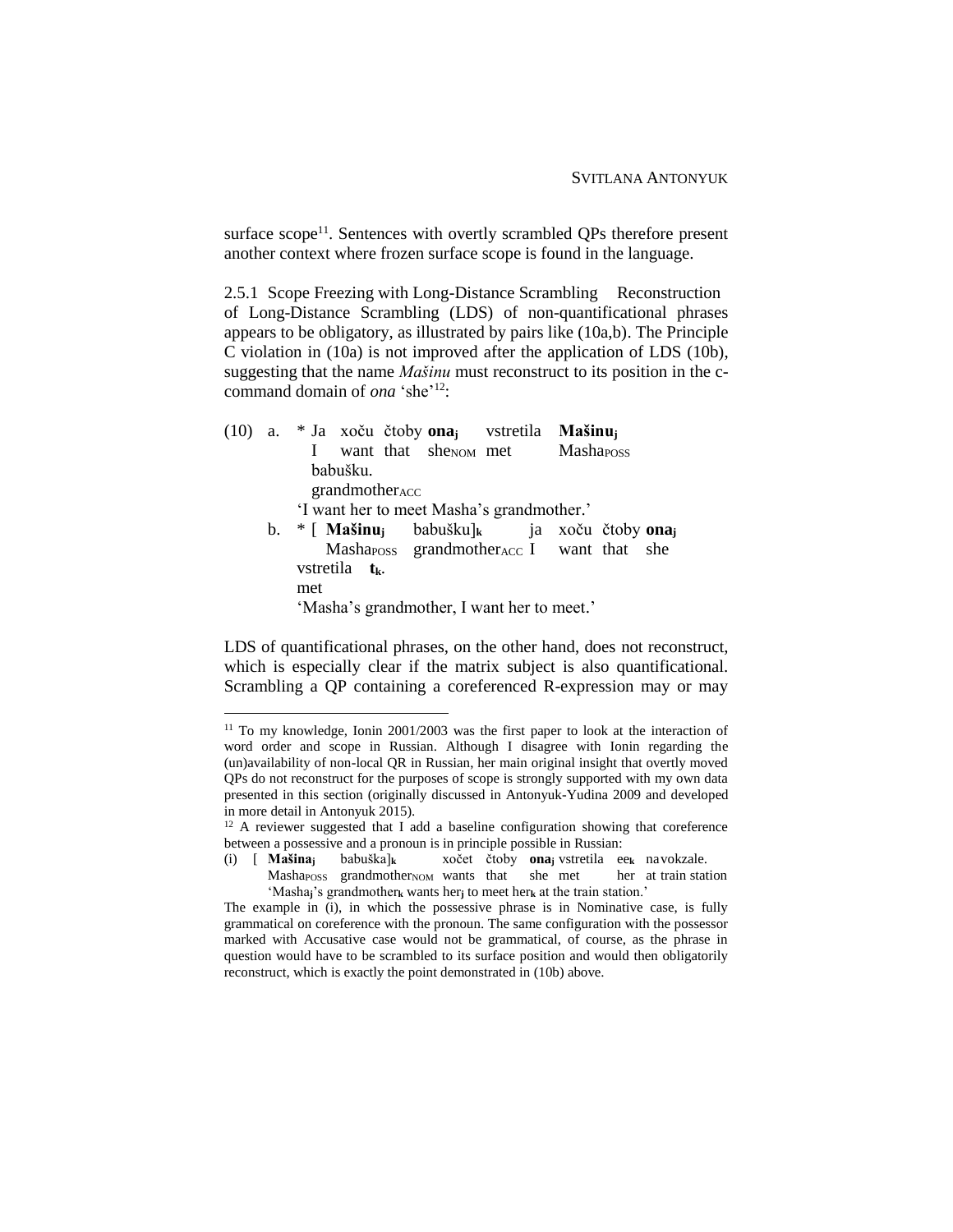not reconstruct for different speakers with the non-quantificational matrix subject such as *ja* ('I') in (11b); when the subject *is* quantificational (as in (11c)), all speakers agree that the sentence is perfectly grammatical on coreference between the pronoun and the Rexpression:

(11) a. \* Ja xoču čtoby **on<sup>j</sup>** uvolil každogo sovetnika I want that he<sub>NOM</sub> fired every adviser **Bušaj**. **BushACC** 'I want him<sub>i</sub> to fire every adviser of Bush<sub>i</sub>.' b. \*/??[ Každogo sovetnika **Bušaj**]**<sup>i</sup>** ja xoču čtoby **on<sup>j</sup>** every adviser Bush<sub>ACC</sub> I want that he<sub>NOM</sub> uvolil **ti**. fired 'Every adviser of Bushi, I want him<sup>i</sup> to fire.' c. [ Každogo sovetnika **Bušaj**]**<sup>i</sup>** kto-to xočet čtoby every adviser Bush<sub>ACC</sub> someone wants that **on<sup>j</sup>** uvolil **ti**. he<sub>NOM</sub> fired 'Every adviser of Bushi, somebody wants him<sup>i</sup> to fire' (every > someone > want, \*(someone > want > every)

Thus LD Scrambling of a QP across another QP results in surface scope due to the scrambled QP not being able to reconstruct to a position below the QP it crossed on its way  $up^{13}$ ,<sup>14</sup>. Both the scope facts and Binding Principle C facts strongly support this conclusion.

 $13$  It has been suggested to me by a reviewer of a related paper that the way to resolve this tension is to adopt the Copy Theory of Movement (Chomsky 1993) in conjunction with a theory of which phrases can and cannot be late-merged, such as Takahashi and Hulsey 2009. On such an account, the R-expression would be merged before the application of LDS, thus, being present at the lower position as well as the higher one, hence accounting for the Principle C effect in (10b). While I acknowledge the ability of this account to explain examples like (10), I believe it is not enough to account for the contrast in (11), where the sentences also contain an R-expression in the LD-Scrambled phrase as in (10), yet, are grammatical. The crucial difference between the ungrammatical (10b) and the grammatical (11c) then appears to be that in the latter the R-expression is contained within a QP that undergoes LDS and, moreover, the QP is 'trapped' in the higher position by the presence of another QP in the upper clause that is being crossed over; in the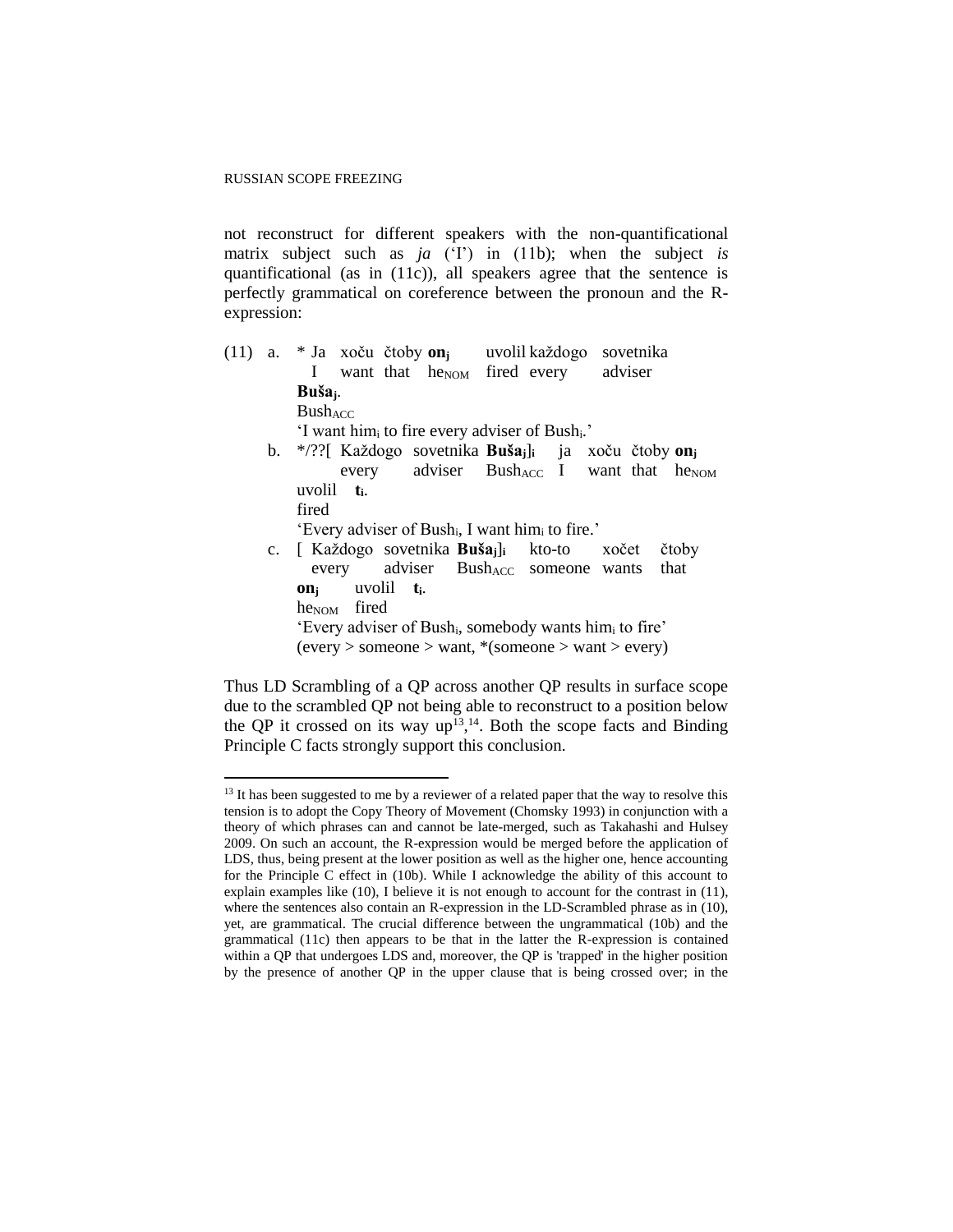2.5.2 Scope Freezing with Local Scrambling Russian sentences with a quantificational subject and a quantificational object are ambiguous between surface and inverse scope in their standard word order (Antonyuk 2006, 2015). Thus, (12a) can mean that Masha is sure there is some one person who heard every joke in some contextually delimited set (surface scope reading), or it can mean that Masha is sure that for each joke in the relevant set, some person or other heard it, where people can vary with jokes (the inverse scope reading).

- (12) a. Maša uverena, čto kakoj-to čelovek uslyšal Masha sure that some person<sub>NOM</sub> heard každuju šutku.  $e^{i\theta}$  joke $A_{\text{CC}}$ 'Masha is sure that some person heard every joke'  $(some > every, every > some)$ b. Maša uverena, čto [ kakuju-to šutku]**<sup>i</sup>** každyj Masha sure that some joke<sub>ACC</sub> every čelovek uslyšal **ti**. person<sub>NOM</sub> heard 'Masha is sure that some joke, every person heard.'
	- $(some > every, *every > some)$

- (ii) a. Ja xoču čtoby dva studenta priglasili každogo spikera. I want that two students<sub>NOM</sub> invited every speaker<sub>ACC</sub> 'I want two students to invite every speaker.'  $(two > every, every > two)$ 
	- b. Každogo spikera kto-to xočet čtoby dva studenta priglasili every speakerACC someoneNOM wants that two studentsNOM invited 'Every speaker, someone wants two students to invite.' (every > someone> two, \*someone > every)

former, this is not the case. On the above-suggested account we might reasonably expect the R-expression to be present before LDS in sentences in (11) just as in (10), predicting, incorrectly, no difference between (11c) on the one hand and (10b) on the other.

<sup>&</sup>lt;sup>14</sup> The scope facts in the following sentences similarly suggest that reconstruction of a Long Distance-scrambled QP does not take place. Thus, while the sentence in (iia) is ambiguous between the surface and the inverse scope reading due to the interaction of the two QPs in the subordinate clause, the sentence in (iib) only allows surface scope or the wide scope for the scrambled QP. Given the clause-bound nature of QP scope, the lack of interaction between the two QPs is expected if there is no reconstruction of the scrambled QP, since the two quantificational phrases are now in different clauses.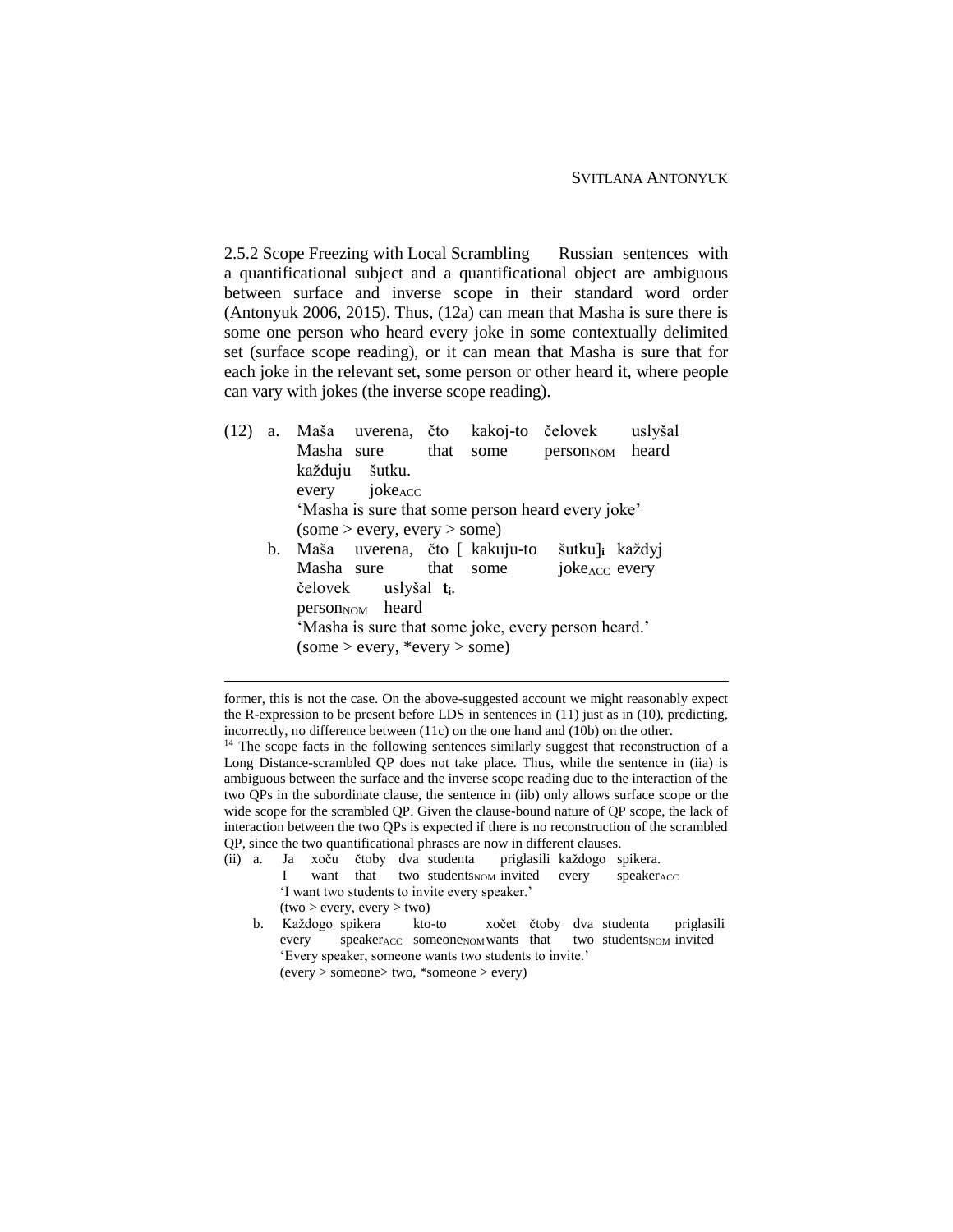By contrast, the sentence in (12b), where the object QP has been locally scrambled to the front of the clause, seems to have only the surface scope reading, on which some particular joke was heard by every person in the relevant set of people<sup>15</sup>. Moving a QP overtly across another QP, thus, appears to fix scope so that the structurally higher QP now unambiguously takes wide scope, that is, 'frozen' surface scope obtains<sup>16,17</sup>. Overt displacement of a QP (versus a referring expression) via Local Scrambling, thus, may not reconstruct.

(iii) \* [ Mašino otraženie]**<sup>j</sup>** ona**<sup>j</sup>** uvidela t**<sup>j</sup>** v bol'šom zerkale na stene. Masha's reflection ACC shenom saw in big mirror on wall 'Masha's<sup>j</sup> reflection, she<sup>j</sup> saw in the big mirror on the wall'

- (iv) a. \* Druz'jarekomendovali ee**<sup>j</sup>** každomu buduščemu bossu Maši**j**. friends recommended herACC every future bossDAT MashaGEN 'Friends recommended her<sub>i</sub> to every future boss of Masha<sub>i</sub>.'
	- b. ? Každomu buduščemu bossu Maši**<sup>j</sup>** druz'ja rekomendovali every future bosspar Mashagen friendsnow recommended ee**<sup>j</sup>** ( po ee**<sup>j</sup>** že pros'be).
		- her<sub>ACC</sub> on her PART request

'Every future boss of Mashai, her friends recommended her<sup>i</sup> [to him] (on her<sup>i</sup> own request).'

- c. Každomu buduščemu bossu Maši**<sup>j</sup>** kto-to recommended every future boss<sub>DAT</sub> Masha<sub>GEN</sub> someone<sub>NOM</sub> rekomendoval ee**<sup>j</sup>** ( po ee**<sup>j</sup>** že pros'be).
	- her<sub>ACC</sub> on her PART request
	- 'Every future boss of Mashai, someone recommended her<sup>i</sup> [to him] (on her<sup>i</sup> own request).'

Here the Accusative-marked pronoun *ee* c-commands the coreferenced R-expression contained within the Dative-marked object in surface syntax (iva), with the sentence being ungrammatical due to a Principle C violation. Scrambling the QP containing the Rexpression to the front of the sentence improves the sentence for most speakers (ivb); those who accept (ivb) but find it somewhat degraded do agree that (ivc), containing a quantificational subject *kto-to* 'someone' instead of the non-quantificational *druz'ja*

<sup>&</sup>lt;sup>15</sup> The existential and the universal QPs have been switched in this sentence to ensure that the universal remains in a structurally lower position after scrambling has taken place, thus, restricting available interpretations to those that arise through the syntactic mechanism of QR only (see Pietroski and Hornstein 2002 for relevant discussion).

<sup>&</sup>lt;sup>16</sup> The lack of reconstruction of the object QP is surprising given that non-quantificational phrases must reconstruct, as again shown by the Principle C violation in (iii) where the Rexpression has been scrambled outside of the c-command domain of the coreferring pronoun:

<sup>&</sup>lt;sup>17</sup> Expectedly, the same behavior of QPs with respect to reconstruction is observed with ditransitives as well. Consider the contrast in (iv):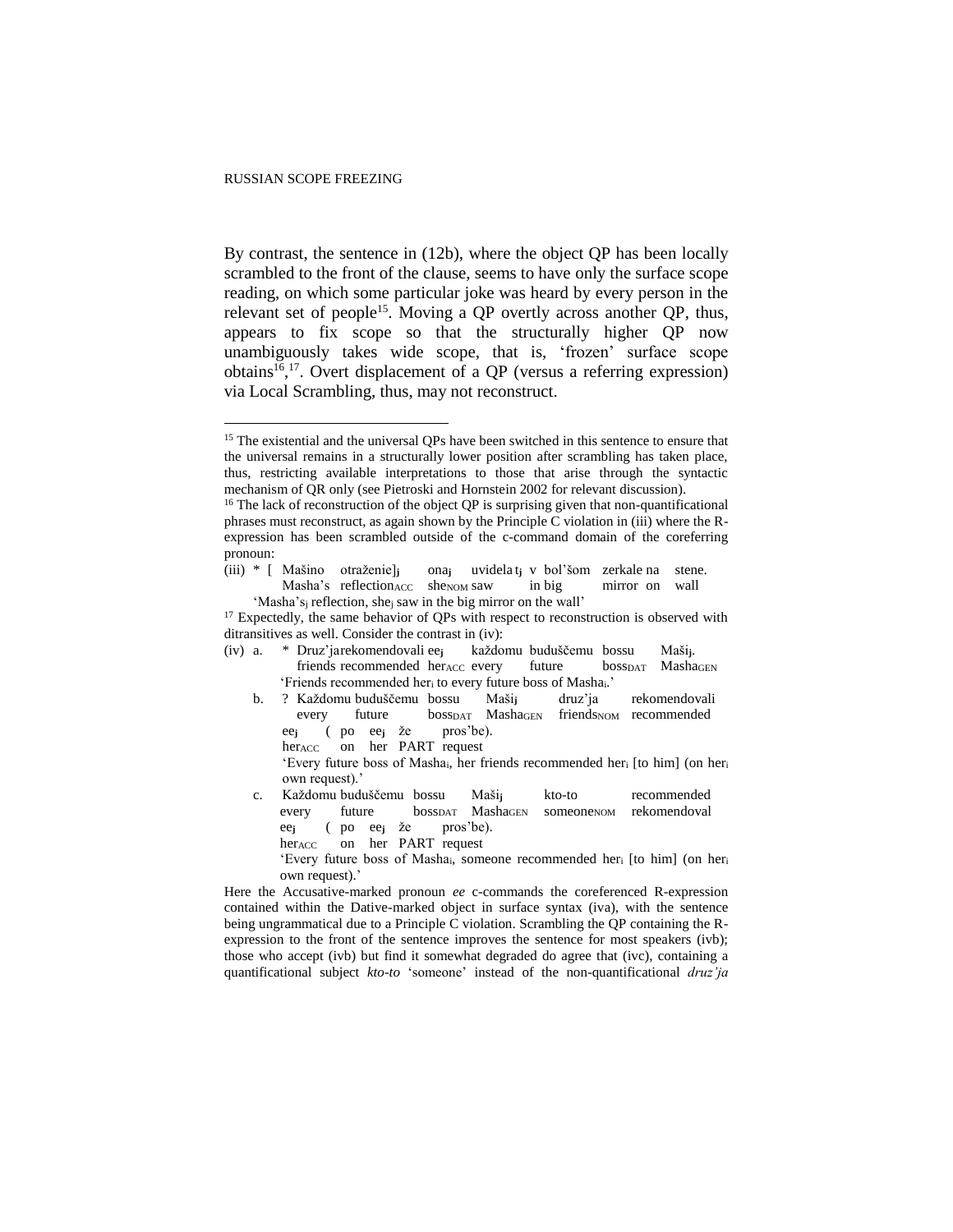Taking together the results of this and the preceding section, we see that Local or Long Distance Scrambling of one quantifier (QP1) across another quantifier (QP2) exhibits scope freezing in two distinct ways. First, QP1 needn't subsequently (i.e. post overt movement) scope under QP2 by reconstruction (13a). Second, QP2 cannot subsequently scope over QP1 by QR (13b).

(13) a. … QP1 … QP2 … **QP1** …  $\downarrow \rightarrow \rightarrow X$ **RECONSTRUCTION** b. … QP1 … QP2 … **QP1** … ← ← ↵ **X QUANTIFIER RAISING**

 $\overline{a}$ 

The former is evidenced by binding facts (Principle C). The latter is evidenced by scope judgments. The scrambling facts in particular thus suggest the following broad Scope Freezing Generalization:

(14) **SF Generalization (SFG):** Scope freezing always results from overt raising of one QP over another to a c-commanding position.

As reminded to me by Richard Larson (p.c.), it is standard in the literature on scope freezing to think of the phenomenon exclusively in the following terms: … QP1 … QP2 … are frozen = one cannot *raise* QP2 above QP1. The observation of this paper is that there is another independent half to this: ...  $QP1$  ...  $QP2$  ... are frozen = one cannot *lower* QP1 beneath QP2. The empirical phenomenon of Scope Freezing then is that adjustments in both directions are blocked. Under the SF Generalization, the feature unifying all scopally frozen cases in Russian is the presence of an overt instance of raising of a structurally lower QP across a higher one<sup>18,19</sup>. In what follows I argue

<sup>18</sup> As already mentioned, that it is an overt instance of QP raising across another QP that freezes scope is particularly clear in examples with QP Scrambling, as well as with cases

<sup>&#</sup>x27;friends', is perfectly grammatical on coreference. The contrast between (ivb) and (ivc) that exists for most speakers I have consulted seems particularly important, as it shows that it is the quantificational nature of the scrambled constituent and of the constituent that is being scrambled across that is responsible for the lack of reconstruction. It is quite likely that the speakers who find sentences such as (ivb) to be acceptable interpret the matrix subject as containing a covert existential quantifier (e.g., *kakie-to druz'ja* 'some friends' rather than *druz'ja* 'friends'). This would explain why the otherwise predicted reconstruction does not take place for such speakers.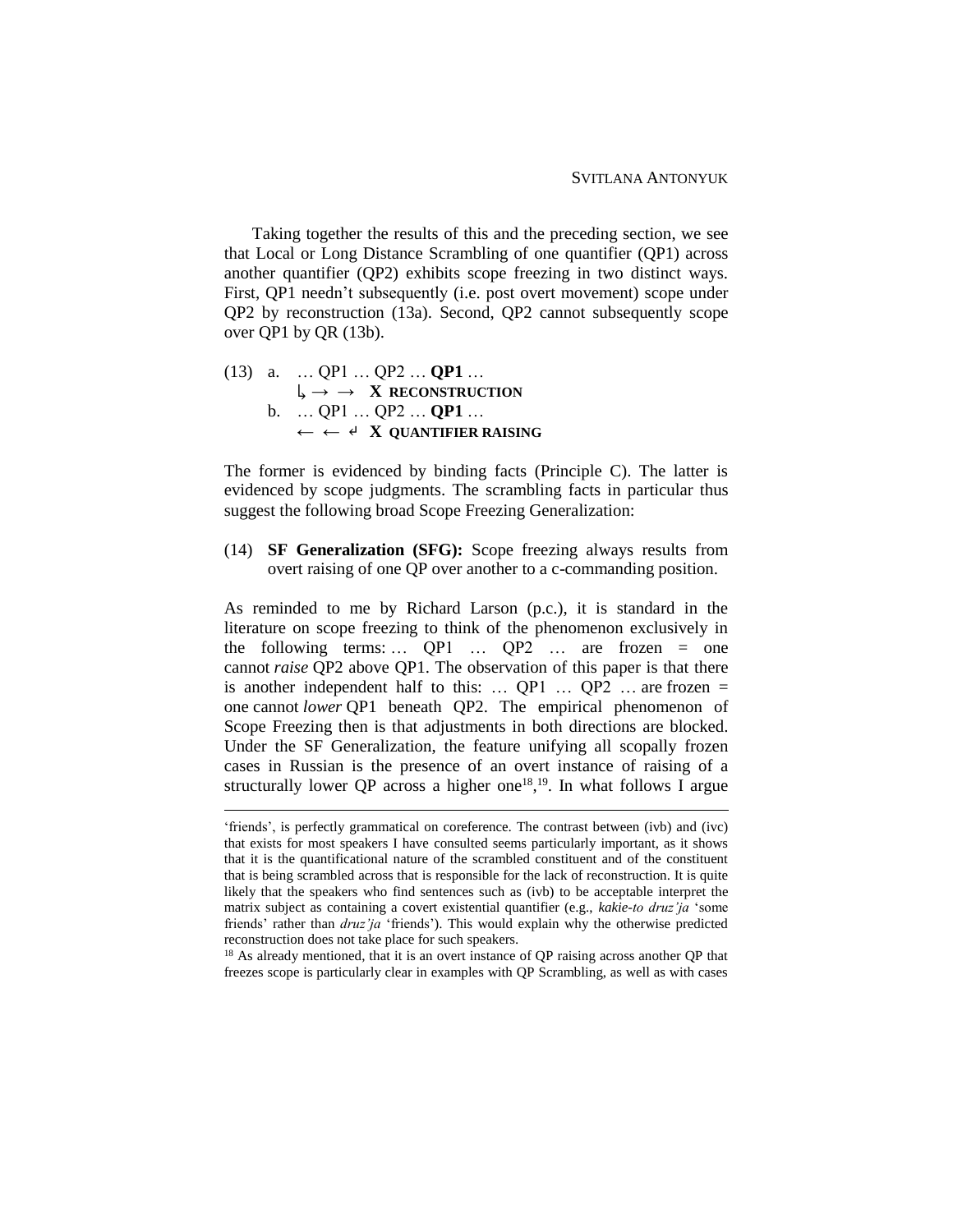that the SF Generalization in (14) provides the crucial empirical insight that will help us better understand the phenomenon of scope freezing and offer a novel account that can cover the full range of scope freezing data discussed in this section.

### **3 Capturing Russian Scope Freezing: the Proposed Account**

In what follows I would like to explore a novel idea that scope freezing is a phenomenon that obtains due to a special relation, call it Relation  $\Re$ , which is established between the two QPs whenever the lower QP *overtly* crosses the higher one<sup>20</sup>. The idea is inspired by and is based on the empirical SF Generalization provided in (14). As discussed in detail in Antonyuk 2015, all existing accounts of scope freezing run into significant problems when encountered with the totality of Russian QP scope data. To understand the nature of the proposed relation between the two QPs in a frozen scope configuration that is able to account for its relative nature, it will be helpful to consider some analogies from syntax that we are already well familiar with. The most striking analogy that will be helpful for us in trying to understand the Relation  $\Re$  is one that is suggested by binding. Consider the pair of examples in (15), due to Higginbotham (1980):

 $20$  I am very grateful to Richard Larson (p.c.) for suggesting this route for me to explore.

involving *spray-load* type verbs, where it is fairly obvious that it is overt QP "crossing" that leads to freezing, everything else being kept the same. The willingness to accept the conclusion that similar instances of overt QP crossing take place in cases with ditransitives and true *spray-load* alternations, for instance, depends on one's assumptions about the underlying verb phrase structure in those constructions. For reasons of space, I cannot provide evidence supporting the above conclusion, instead referring the reader to Bailyn 2012, Antonyuk 2015, i.a. I will note, however, that making the assumption that all surface scope frozen sentences discussed above are derived in accordance with SFG in (14) allows us to unify all these rather distinct constructions as well as offer a truly novel perspective on the phenomenon of scope freezing in general.

 $19$  A speaker of Russian may notice that related OVS sentences are ambiguous, which at first glance appears to falsify the SF Generalization in (14). However, as discussed in Antonyuk 2015, the ambiguity of OVS sentences is not only expected, given the analysis of such sentences that involves remnant VP movement with subsequent object raising into subject position (see, for instance, Erechko 2003; cf. Bailyn 2012), but it also provides important new insights into what instances of overt movement do and do not freeze scope. See Antonyuk 2015 for details.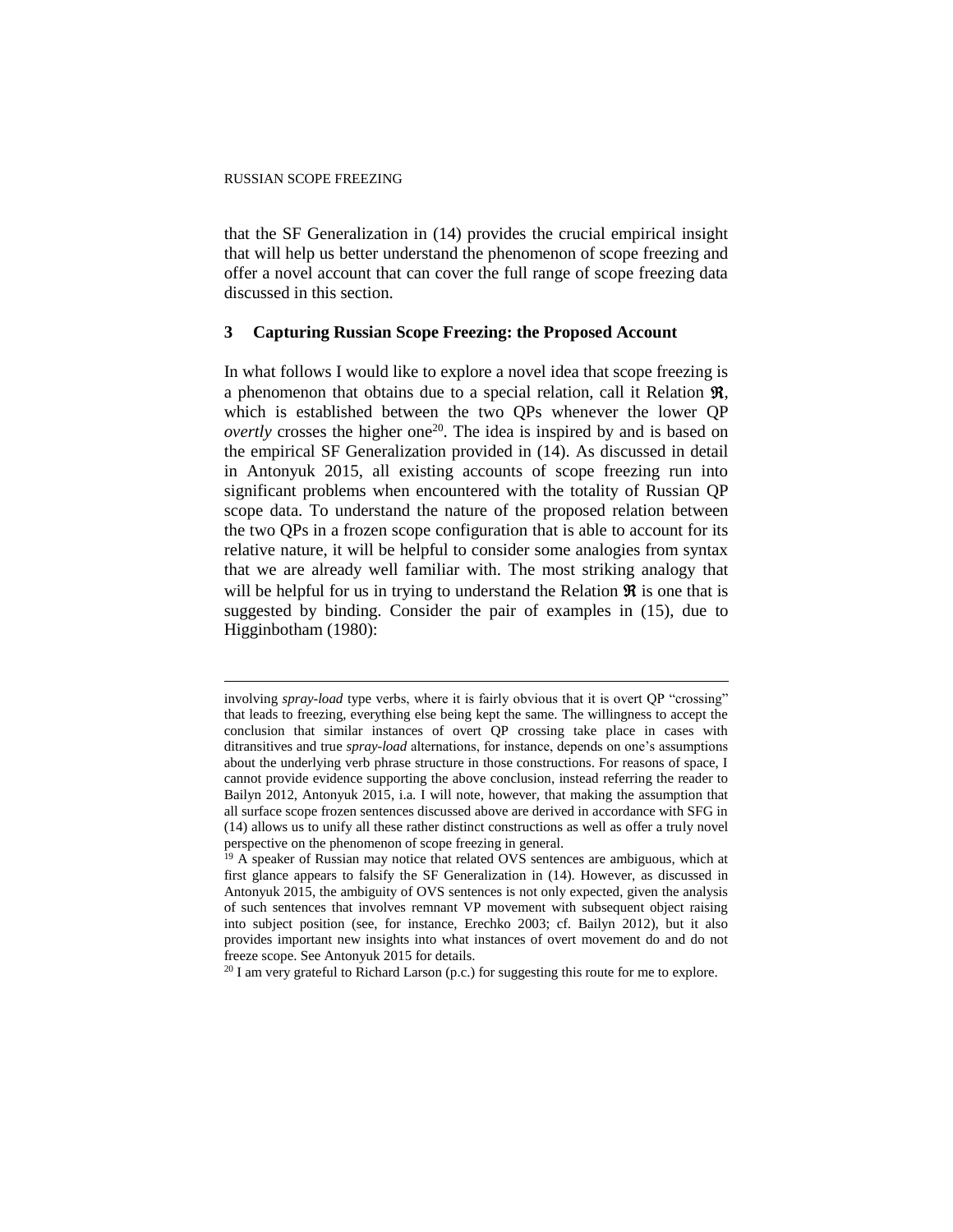- (15) a. Some musician played every piece.  $(\exists > \forall, \forall > \exists)$ 
	- b. [Some musician]**<sup>j</sup>** played every piece that you wanted him**<sup>j</sup>** to.  $(\exists > \forall, *\forall > \exists)$
	- c. [every piece that you wanted him<sub>i</sub> to play]<sub>k</sub> [some musician]<sub>i</sub>  $x_i$ played  $x_k$ .

As can be easily verified, sentences such as (15a) are scopally ambiguous. (15b), in which the subject QP binds the pronoun contained inside the lower QP object, is not. The position of the two QPs is the same in the two sentences; the ambiguity of (15a), thus, proves that *every piece* is indeed capable of taking scope over the subject QP. Yet, in (15b) it doesn't. Such lack of ambiguity is generally recognized to be due to the bound variable relation established between the subject QP and the pronoun embedded in the object QP. Raising the object QP to a position where it would be able to scope over the subject is disallowed, since the variable would be left unbound at LF in this case  $(15c)^{21}$ . Thus, the presence of this binding relation effectively leads to a frozen surface scope configuration, with the object technically being able to move, yet, unable to do so due to the existing binding relation. The same point is illustrated in a somewhat richer context in (16), which involves an intensional verb *want*. Again the object's ability to take scope is dependent on existing binding relations.

(16) a. Everyone wants [John to buy something].

- $(\forall$  > want >  $\exists$ ,  $\forall$  >  $\exists$  > want,  $\exists$  >  $\forall$  > want)
- b. Everyone**j** wants [John to buy [something for him**j**].  $(\forall$  > want >  $\exists$ ,  $\forall$  >  $\exists$  > want)
- c. Everyone wants [John**<sup>i</sup>** to buy [something for himself**i**]].  $(\forall$  > want >  $\exists$ )

 $21$  On accounts that argue for the obligatory reconstruction of the subject below its surface position with simultaneous object raising above the subject's reconstructed position for the ambiguity to arise (i.e. Johnson and Tomioka 1998), the lack of ambiguity in (15b) would result from the subject being unable to reconstruct because of the established binding relation. As we have just discussed, blocking of either of these mechanisms, QR or Reconstruction (post overt QP movement), seems to be involved in producing scopally frozen configurations.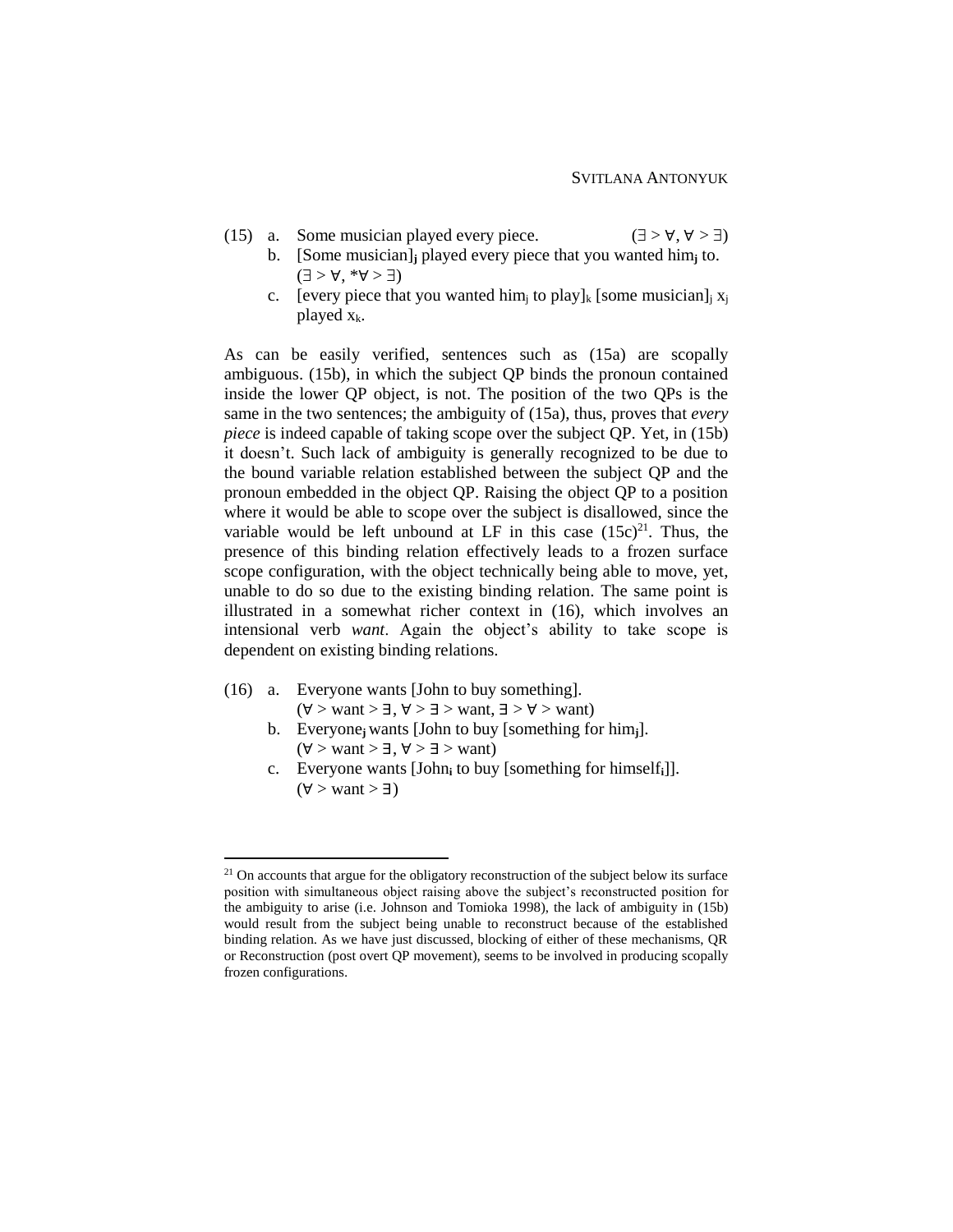(16a) allows all possible scopes for the object QP *something*: it can be read *de dicto* or *de re* with respect to the verb *want*, and it can have wide scope or narrow scope with respect to the matrix subject. In (16b), with the pronoun bound by the subject QP, the highest scope for the object QP is excluded. As with (15b), this reading would entail scoping the object QP above the subject, leaving the pronoun *him*<sup>j</sup> unbound at LF. Now consider (16c). Here the lower QP contains an anaphoric pronoun *himself*i, which is bound by the embedded subject *John*. Given locality binding constraints on the anaphor, the object QP containing the anaphor cannot raise above the intensional verb, hence only the lowest scope for this QP is available. The sentence can, thus, only mean that everyone has a wish that John buy something for himself, whatever it may be.

A closely related set of cases, demonstrating the properties ascribed to Relation  $\Re$ , involves Inverse Linking constructions (May 1977, 1985, Larson 1985, Larson and May 1990, May and Bale 2005), provided in  $(17a)^{22}$ .

- (17) a. Someone from every city despises it. (May 1985, ex.26)
	- b. [every city]**j** [someone from  $t_i$ ]**j**  $t_i$  despises  $it_{i/k}$
	- c. [someone  $[[every city]$ **i** from  $t_i$ ]]**i**  $t_i$  despises  $it*_{i/k}$

Two scopal assignments are available for (17). On the one corresponding to the most natural reading (17b), the contained QP (*every city*) takes scope over the containing quantifier (*someone*). In this case, *every city* can be understood as binding the object pronoun *it*. On the assignment corresponding to the less natural (pragmatically odd) reading (17c), the containing quantifier (*someone*) takes scope over the contained QP (*every city*). Here *every city* cannot be understood as binding the object pronoun *it* and its reference must be fixed deictically/pragmatically. (15b) above and the inversely linked structure (17b) resemble each other insofar as in both a higher quantifier binds into the nominal restriction (the NP complement) of a lower quantifier (18). In the case of (15b), the

<sup>&</sup>lt;sup>22</sup> Please note that the above examples from scope and binding and Inverse Linking are meant to provide a way of thinking of this new Relation  $\Re$  by discussing its similarities with phenomena that are more familiar and better understood at the moment. I do not mean to imply equivalence or full analogy between these phenomena.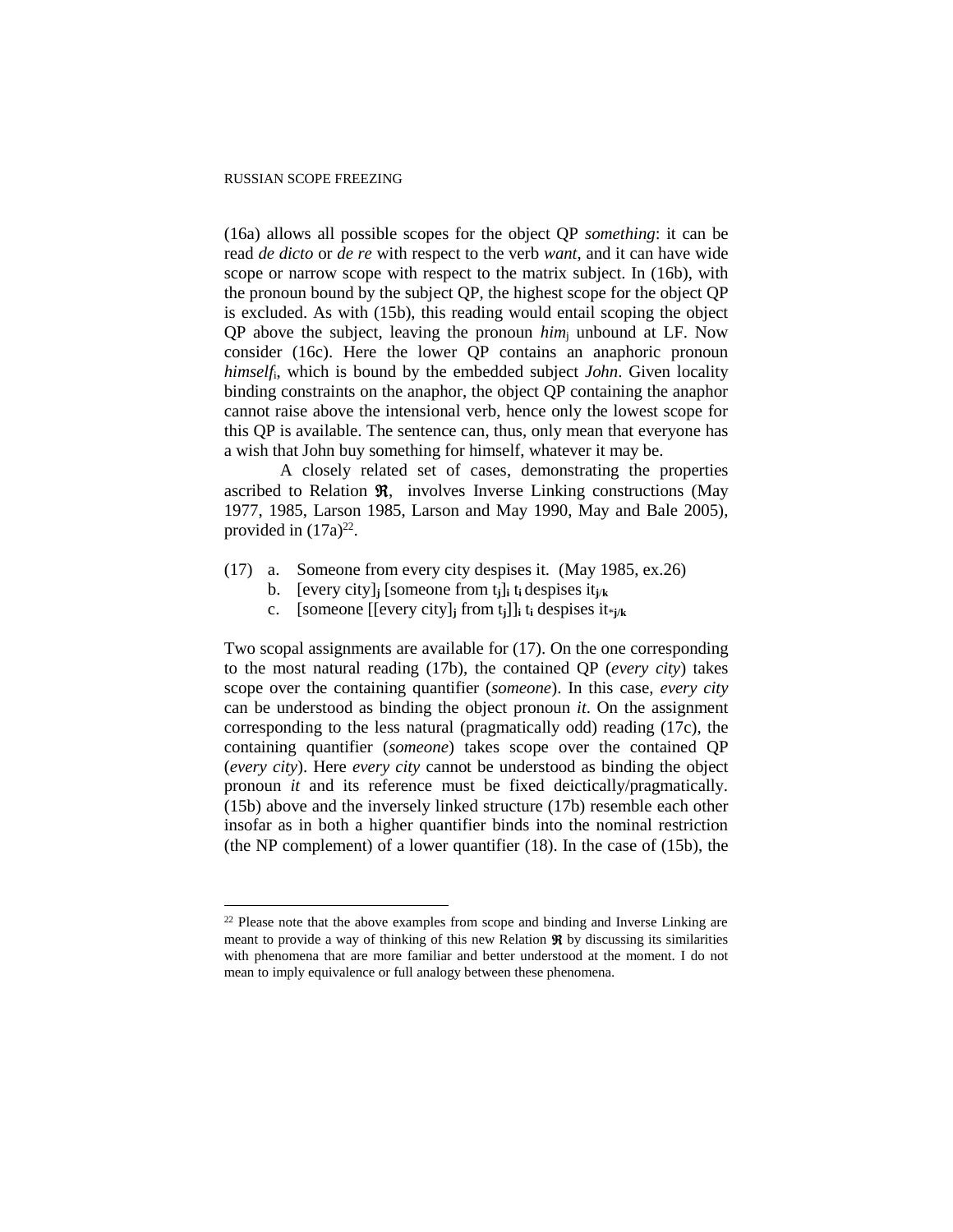relation is pronominal binding (QP**i**, *him*i); in the case of (17b), the relation is trace binding, produced by movement (QP**j**, t**j**).

 $(18)$  ...  $QP_i$  ...  $[Q[NP...x_i...]]...$ 

This makes the interpretation of the lower quantifier dependent on the interpretation of the upper quantifier in a stronger sense than the usual one determined by scope. On the usual Tarskian semantics for quantifiers, involving alternative assignments of values to variables, interpretation, for example, of a universal quantifier with scope over an existential quantifier (19a) is understood as requiring that for each choice of **x** from a domain determined by some predicate P, there is a **y** from a domain determined by some predicate  $Q$  such that  $R(x,y)$ . Here the domains of individuals over which the two quantifiers range are determined independently of each other. In the case of an LF like (18), however, the quantifiers become much more intimately linked (19b).

(19) a.  $[\forall x: P(x)] [\exists y: Q(y)] R(x,y)$ b.  $[∀x: P(x)] [∃y: S(x,y)] R(x,y)$ 

Now we require that for each choice of **x** from a domain determined by P there be a **y** from a domain determined by the choice of **x** ( $S(x,y)$ ) such that  $R(x,y)$ . The domain over which the inner quantifier ranges is thus not determined independently anymore, as in (19a), but instead relationally with respect to the outer quantifier.

Interestingly, Stanley and Szabó (2000) and Stanley (2002) have argued that binding into quantifier domain restrictions is far more pervasive than is generally recognized. Thus, as Stanley (2002) observes, (20) is naturally interpreted along the lines of 'Every person x answered every question that x was asked', 'Every person x answered every question on x's exam', etc.

(20) Everyone answered every question. (Stanley (2002), p.4, ex. 41)

Such an understanding implies the presence of a variable somewhere inside the phase *every question* that is available for binding. Similar examples offered by Stanley are (21a,b) (2002, p.5):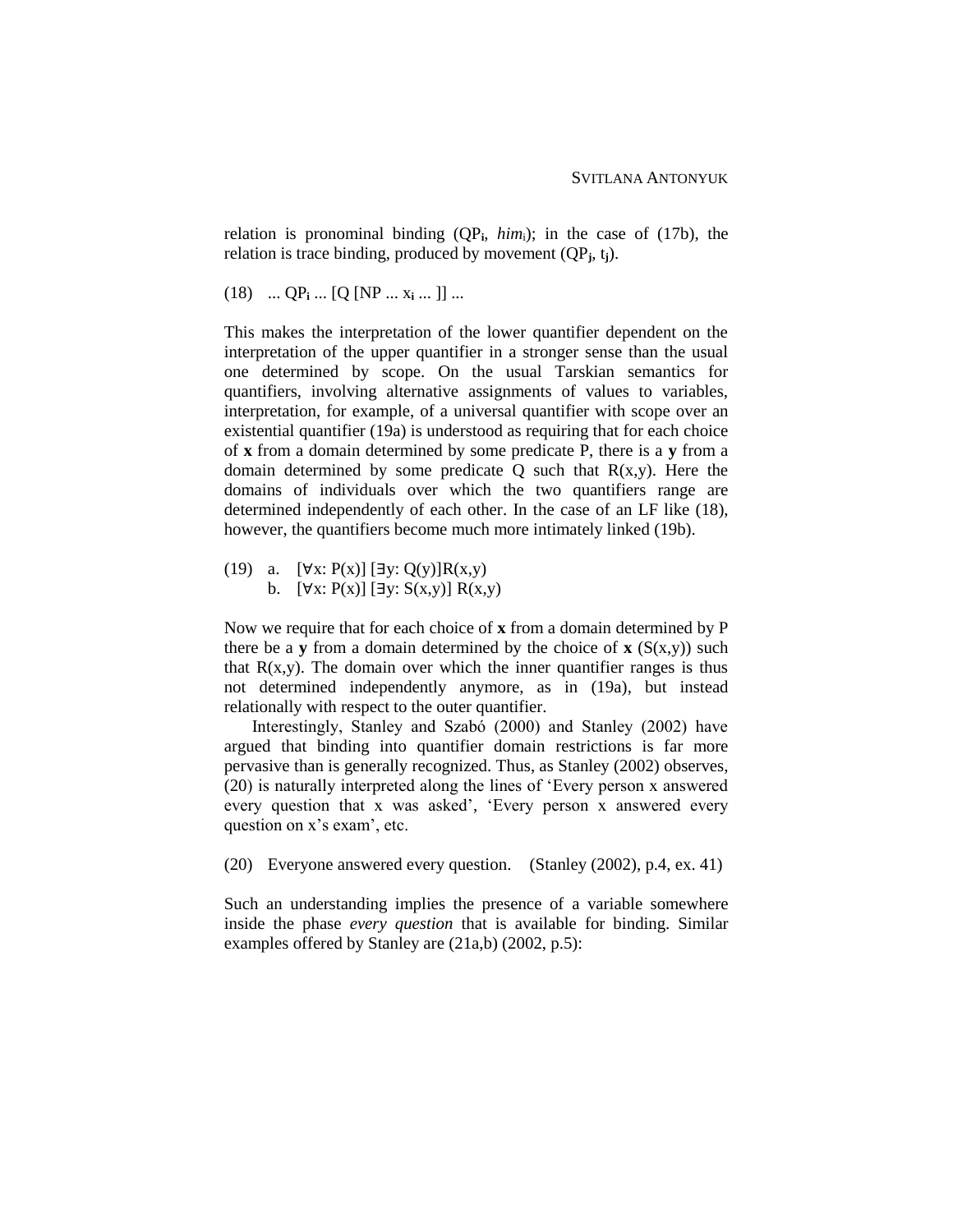- (21) a. In most of his classes, John fails exactly three Frenchmen.
	- $=$  In most of his classes x, John fails exactly 3 Frenchmen in x.
	- b. In every room in John's house, he keeps every bottle in a corner.

 $=$  In every room x in John's house, he keeps every bottle in x in a corner.

Note that the strength of this interpretive effect is considerable. Most speakers report that it is not only natural to interpret the object quantifier domain in (20) and (21) relative to the subject quantifier or the preposed PP, it is virtually necessary to do so. Thus the questions in (20) must be understood as questions posed to the persons quantified over by the subject. The Frenchmen in (21a) must be understood as Frenchmen in John's classes, etc. This effect is particularly notable in cases of quantifiers that otherwise resist contextual determination. Compare (22a,b):

- (22) a. John spoke to each boy.
	- b. John spoke to each of these three boys.

In (22a) the domain of quantification is naturally understood as contextually restricted; each boy can be understood as 'each boy at the party/each boy in John's class', etc. However, as observed by Danny Fox (p.c.), (22b) shows much less latitude in that respect. Deictic determination of the quantifier domain by these does not readily allow for further contextual restriction. Consider now (23), a variant of (21a):

- (23) a. In most of his classes, John fails each of these three boys.  $=$  In most of his classes x, John fails each of these three boys  $#(\text{in } x)$ .
	- b. Everyone answered each of these three questions.
		- = Every person x answered each of these three questions on x's exam.

Here again it seems virtually impossible to resist interpreting the three boys in question as boys in John's classes. Similarly for (23b). Hence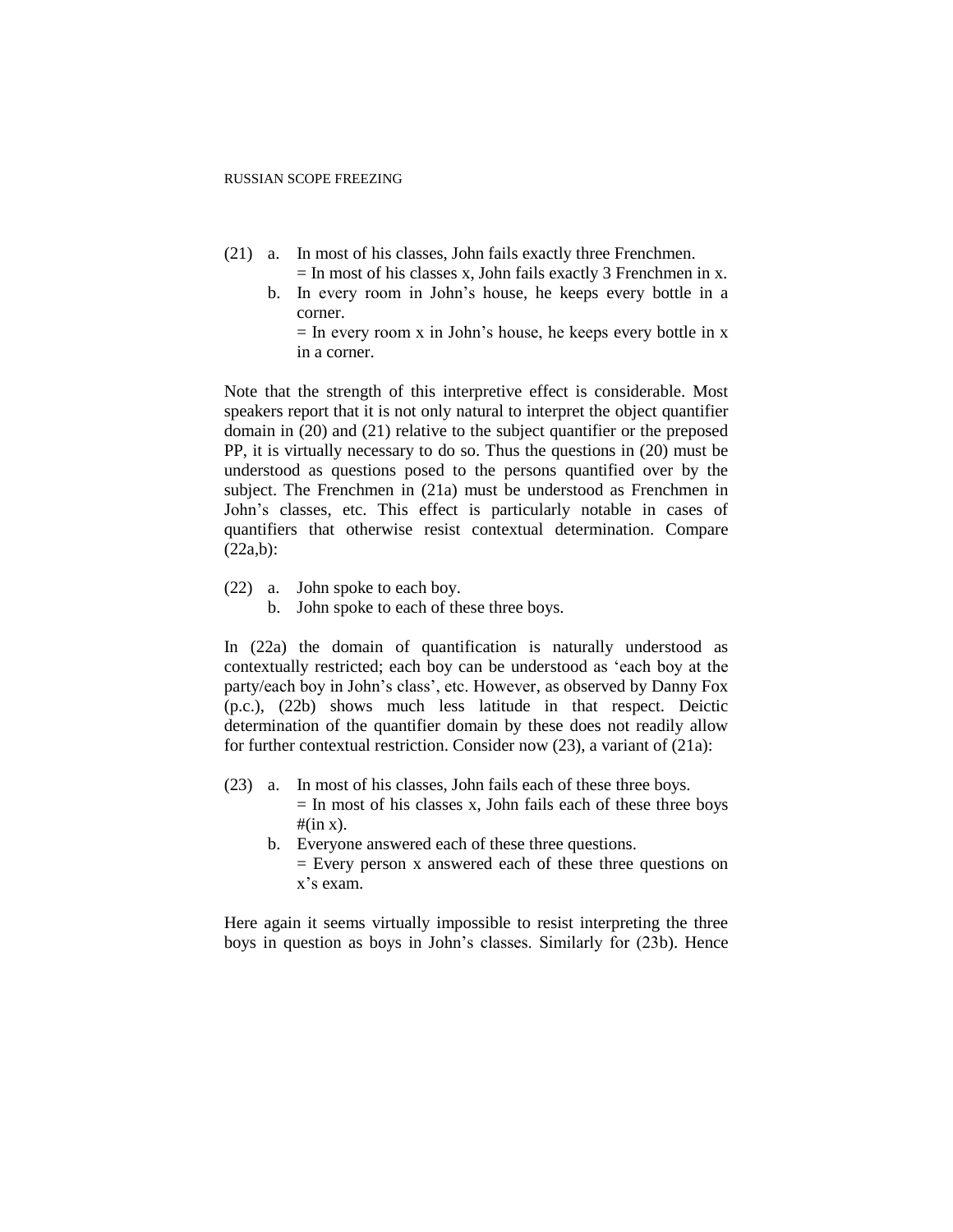even in the case of deictic determination, the domain restriction effect continues to assert itself.

The cases surveyed above show interesting similarities to what is found with "domain determining constructions" like those setting a topic (24a–c). Note that the latter can be connected to the main clause by means of a trace (24a), or a pronoun that is either explicitly present (24b) or left implicit (24c). Furthermore, as in the quantifier case, it is virtually impossible to resist interpreting the main clause with respect to a topic, and when this is excluded the result is virtually uninterpretable (24d).

- (24) a. Fish**i**, Mary eats t**<sup>i</sup>** every Friday.
	- b. As for fish, Mary eats it every Friday.
	- c. As for fish, Friday is Mary's preferred day.
	- d. #As for fish, Mary buys Rolex watches.

I propose an account of Scope Freezing that assimilates it to domain restriction binding and, in particular, leverages the fact that all of Russian inversion constructions discussed above have the general effect of "topicalizing" the fronted item. Thus, I want to suggest that when a quantifier is raised over another to a c-commanding position the result is, effectively, creation of a "domain topic" as in (21a) that must be resumed by binding in the quantifier beneath it (25). An important question in this respect is what differentiates between the overt raising of a QP that arguably causes scope freezing from the covert quantifier raising, QR, which clearly does not<sup>23</sup>. There are two related ways to answer this question. First, as reminded to me by Richard Larson (p.c.), if we conceptualize QR as a relation in which only the operator remains in its LF position, with the restriction being interpreted at the tail of the chain (Fox 1999), then the kind of domain binding I suggest takes place with overt QP crossing simply becomes impossible with  $QR<sup>24</sup>$  (I believe that this idea, if correct, also provides an argument in favor of Stanley and Szabó's (2000) treatment of variable as localized in the nominal restriction, as opposed to in the quantificational determiner (von Fintel 1994)). Another way to respond to the question would be to note that

 $23$  The question is due to Chris Collins (p.c.)

<sup>&</sup>lt;sup>24</sup> As pointed out by a reviewer, this explanation is at odds with the facts of and the explanation given for (11c), predicting it to be ungrammatical, contrary to fact. I do not currently have a solution to this problem.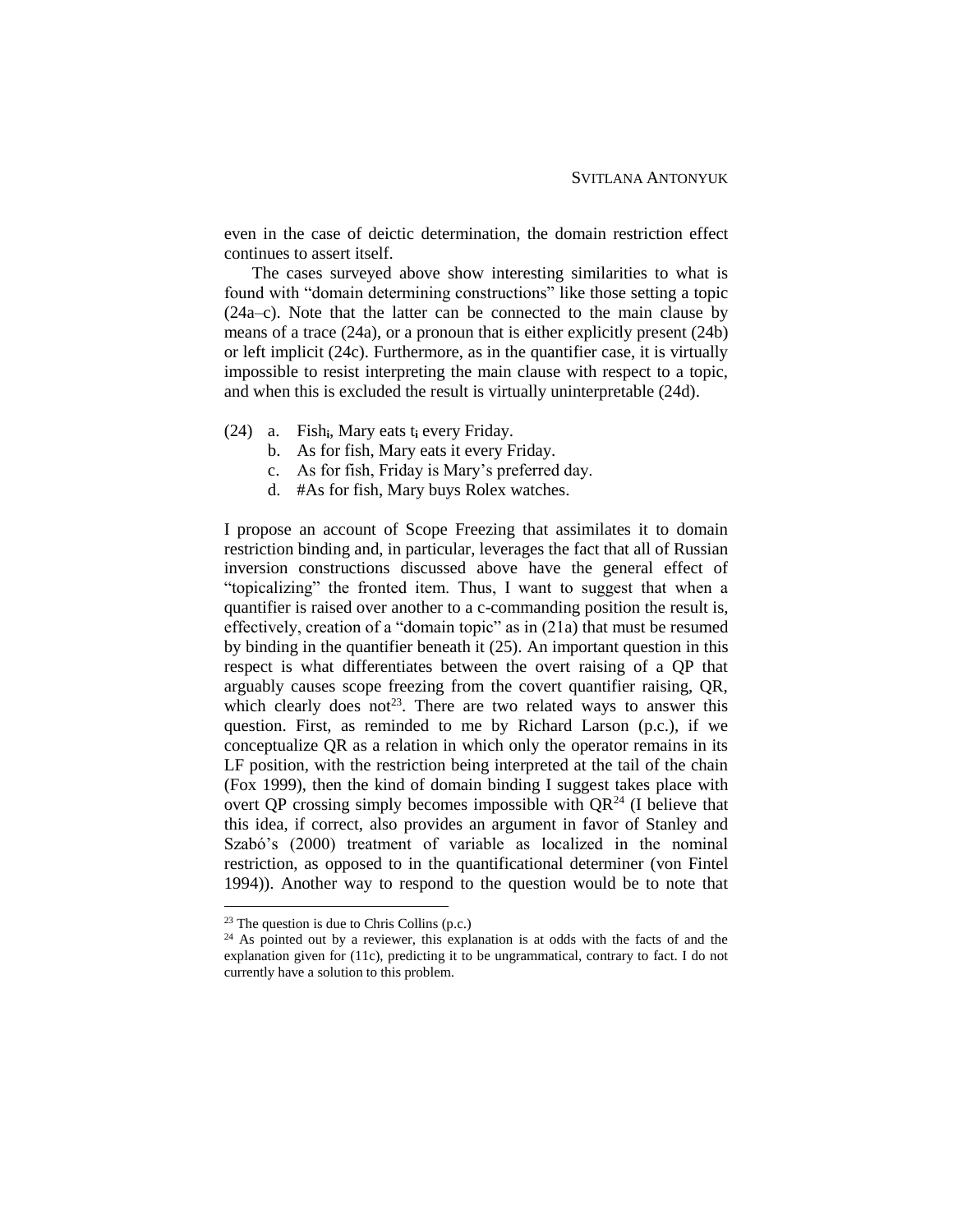while the proposed scope-freezing overt QP movement is argued to crucially possess topicalizing properties, the same is not true of QR: to the best of my knowledge no one has argued for the existence of LF Topicalization/LF Left Dislocation; indeed, it is not clear what the operation would entail and what properties one would ascribe to it.

(25) 
$$
\mathbf{QP_i} \dots \mathbf{QP_i} \dots [Q \text{ [NP} \dots \text{X_i} \dots]] \dots \mathbf{QP_i} \dots
$$
  
 
$$
\downarrow \text{MOVEMENT}
$$

As shown in (25), creation of this binding relation has the outcome of freezing relative scopes of the two QPs, insofar as any further movements the two make must preserve binding on pain of an unbound variable  $(x_i)$  at LF as in (15c) above. Thus, the current account gets the distribution of scope freezing facts right specifically since either raising QP2 above QP1 or lowering QP1 beneath QP2 will break the binding relation between them that gets established by overt QP raising.

To illustrate this with a concrete example, consider the Russian "double object construction" equivalent in (26a), which shows frozen scope, and which I assume to derive from an underlying ACC >> DAT order by raising the Dative over the Accusative  $(26b)^{25}$ .

 $\overline{a}$ 

(26') Maša predložila [ kakoj-to devočke] [ každuju igrušku], čto ja kupila.

<sup>&</sup>lt;sup>25</sup> A reviewer notes that quantifier domain restriction becomes less pervasive if we use an overt restrictor. Thus, while (20) indeed suggests an interpretation like 'Every person x answered every question that x was asked', (20') is completely natural without any implicit restriction.

<sup>(20)</sup> Everyone answered every question.

<sup>(20&#</sup>x27;) Everyone answered every question that I was asked.

According to the reviewer, this may have consequences for the analysis — i.e., one might expect (26) to allow inverse scope if some overt restriction was introduced, making the implicit restriction pragmatically unlikely. Modifying (26) in the way suggested by the reviewer, we get (26'):

Masha offered some girl.DAT every toy.ACC that I bought 'Masha offered some girl every toy that I bought'  $(\exists > \forall, *\forall > \exists)$ 

The Russian sentence in (26') remains surface scope frozen (as does the English equivalent), suggesting that the addition of an overt restrictor is insufficient to break up the syntactic binding relation established upon overt raising of the lower QP. I would argue that this is as expected, if Relation  $\Re$  that I posit in such cases is indeed a case of syntactic binding. For instance, adding an overt restrictor does not break binding in Inverse Linking cases either, as far as I can tell: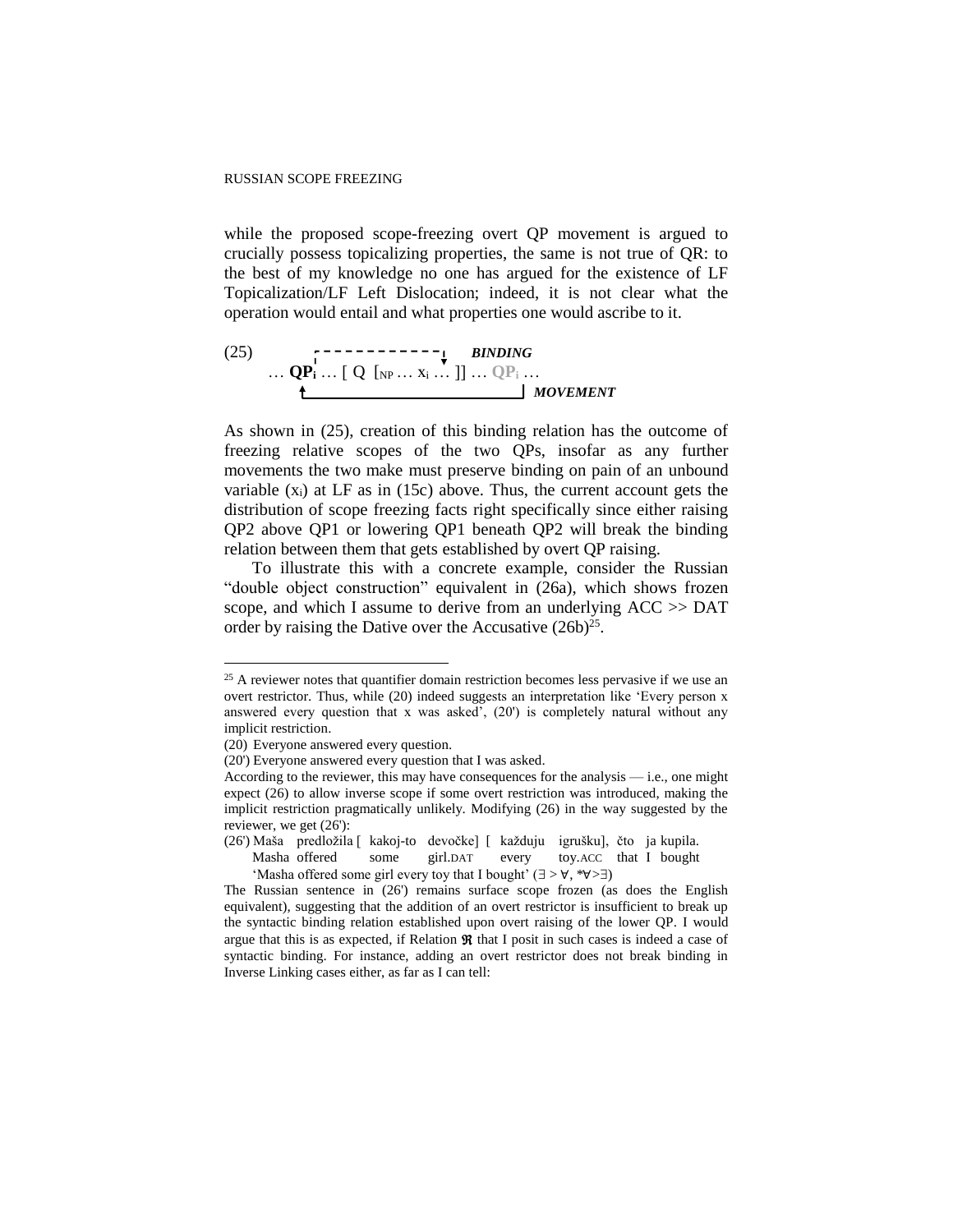- (26) a. Maša predložila [ kakoj-to devočke] [ každuju igrušku]. Masha offered some girl.DAT every toy.ACC 'Masha offered some girl every toy'  $(\exists > \forall, * \forall > \exists)$ 
	- b. **[kakoj-to devočke]** [každuju igrušku] **[kakoj-to devočke]** ↟
	- c. **[kakoj-to devočke]<sup>i</sup>** [každuju igrušku**<sup>i</sup>** ] **[kakoj-to devočke]**

As pointed about by Sergei Tatevosov (p.c.), the intuition of domain dependence is not especially strong with cases like (26); a potential way to interpret *igrušku***<sup>i</sup>** is as 'toy for x**<sup>i</sup>** to have' so that (26c) is interpreted 'Mary offered some girl x every toy y for her  $(= x)$  to have'. In other cases, however, the sense of domain dependence is much clearer. Thus, consider (27a), an example of what I termed "reflexive monotransitives". (27a) exhibits scope freezing, just like ditransitives and *spray-load* verbs, and I assume it derives from an underlying INSTR >> GEN order by raising the Genitive over the Instrumental (27b). By assumptions, this induces a binding relation between the raised existential quantifier *[ot kakogo-to pacienta]*<sup>i</sup> and a variable contained within the domain restriction of the universal *[každoj bolezn'ju]* (27c):

<sup>(17&#</sup>x27;) Someone [from every city that I never even heard about] despises it.

Thus, testing the reviewer's suggestion against the data highlights the point possibly not stressed strongly enough in the text above: namely, that although the quantifier domain restriction theory of Stanley and Szabó inspired the account due to the striking similarity between the phenomena in question, they nevertheless do not seem to be identical. Specifically, while in the cases discussed in Stanley and Szabó 2000 and Stanley 2002 lexical and pragmatic considerations seem to play a significant role (as rightly noted by another reviewer, "The binding relation seems obligatory in (21a) because one simply cannot fail students that are not in one's class. Similarly for (21b), one cannot keep a bottle in a room unless the bottle is in the room"), this simply does not seem to be the case with Relation  $\Re$ , which in this sense appears to be a strictly syntactic, non-optional phenomenon.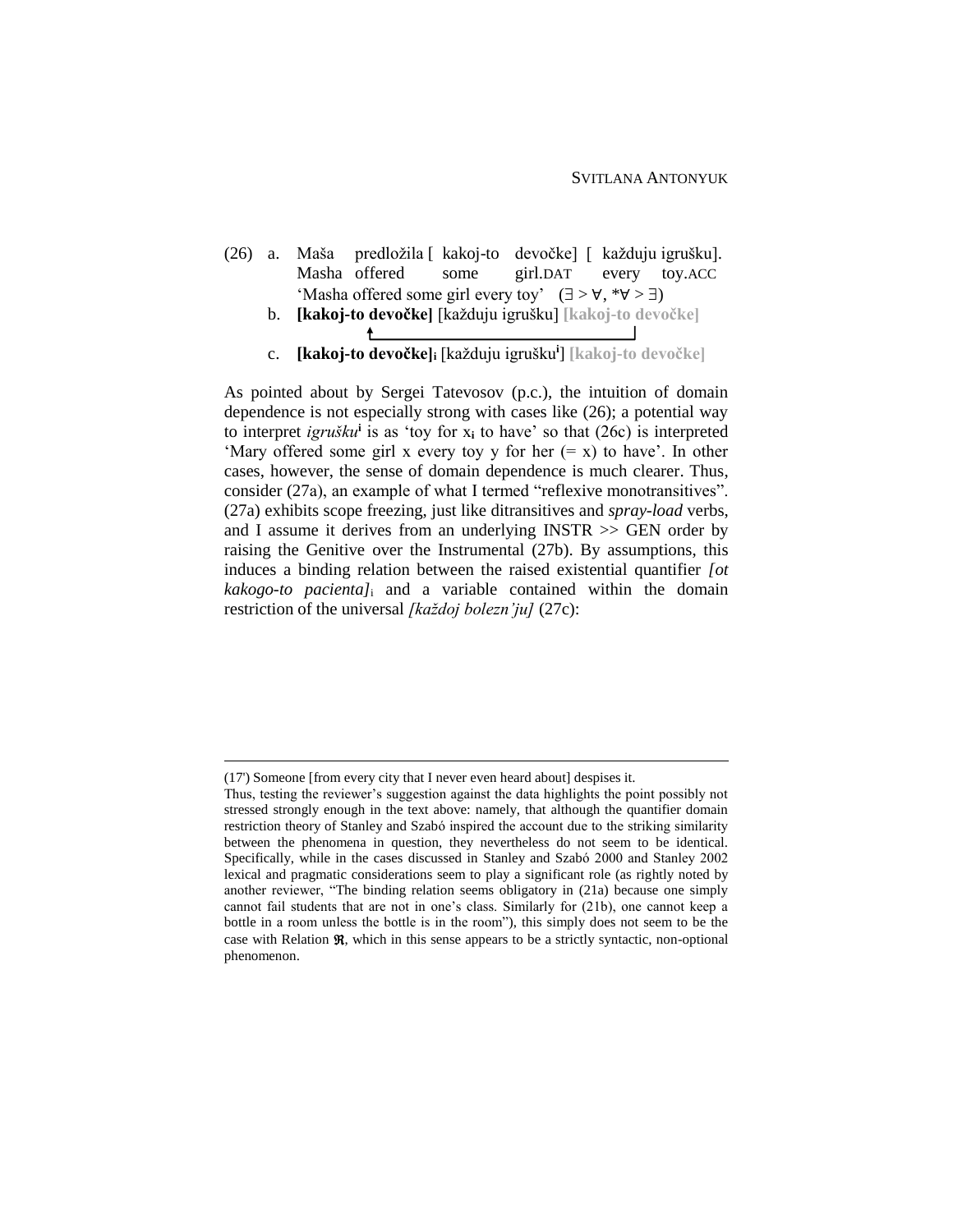(27) a. Maša zarazilas' [ ot kakogo-to pacienta] Masha infected $_{\text{REFL}}$  from some patient<sub>GEN</sub> [ každoj bolezn'ju]. every disease<sub>INSTR</sub> 'Masha got infected with every disease by some patient.  $(\exists > \forall, * \forall > \exists)$ b. **[ot kakogo-to pacienta]<sup>i</sup>** [každoj bolezn'ju**<sup>i</sup>** ] **[ot kakogo-to** 

**pacienta]**

Here we plainly understand the diseases Masha developed precisely as the diseases of the relevant patient, so that (27a) is understood equivalently to 'Some patient x infected Masha with all of x's diseases'. Here binding into the domain restriction of the universal is straightforward. Again, assuming this binding is established by raising, it will need to be preserved in any further movements of the two quantifiers. Hence, although there is no barrier to their raising higher (for example, out of an embedded clause), the relative scope order of the two QPs must be maintained for LF well-formedness, which offers a natural account of the *relative* nature of scope freezing.

### **4 Conclusions**

In this paper I have presented novel evidence supporting the view of Russian as a language that exhibits the same basic properties in the area of quantifier scope as those known from English. Specifically, the data presented here establish that Russian possesses constructions exhibiting the scope freezing effect that is fully parallel to that found in the English double object construction and the *with*-variant of the *spray-load* construction.

However, the Russian data also show that the scope freezing that is arguably limited in English is a much more wide-spread phenomenon in Russian: it is found in constructions ranging from ditransitives to scrambling configurations. Such numerous, diverse and often syntactically unrelated contexts where scope freezing is found present a major challenge for all current accounts of surface scope freezing (Bruening 2001, Johnson 2001, Antonyuk-Yudina 2009, Larson and Harada 2011, Bobaljik and Wurmbrand 2012). On the basis of the empirical Scope Freezing Generalization advanced here I propose a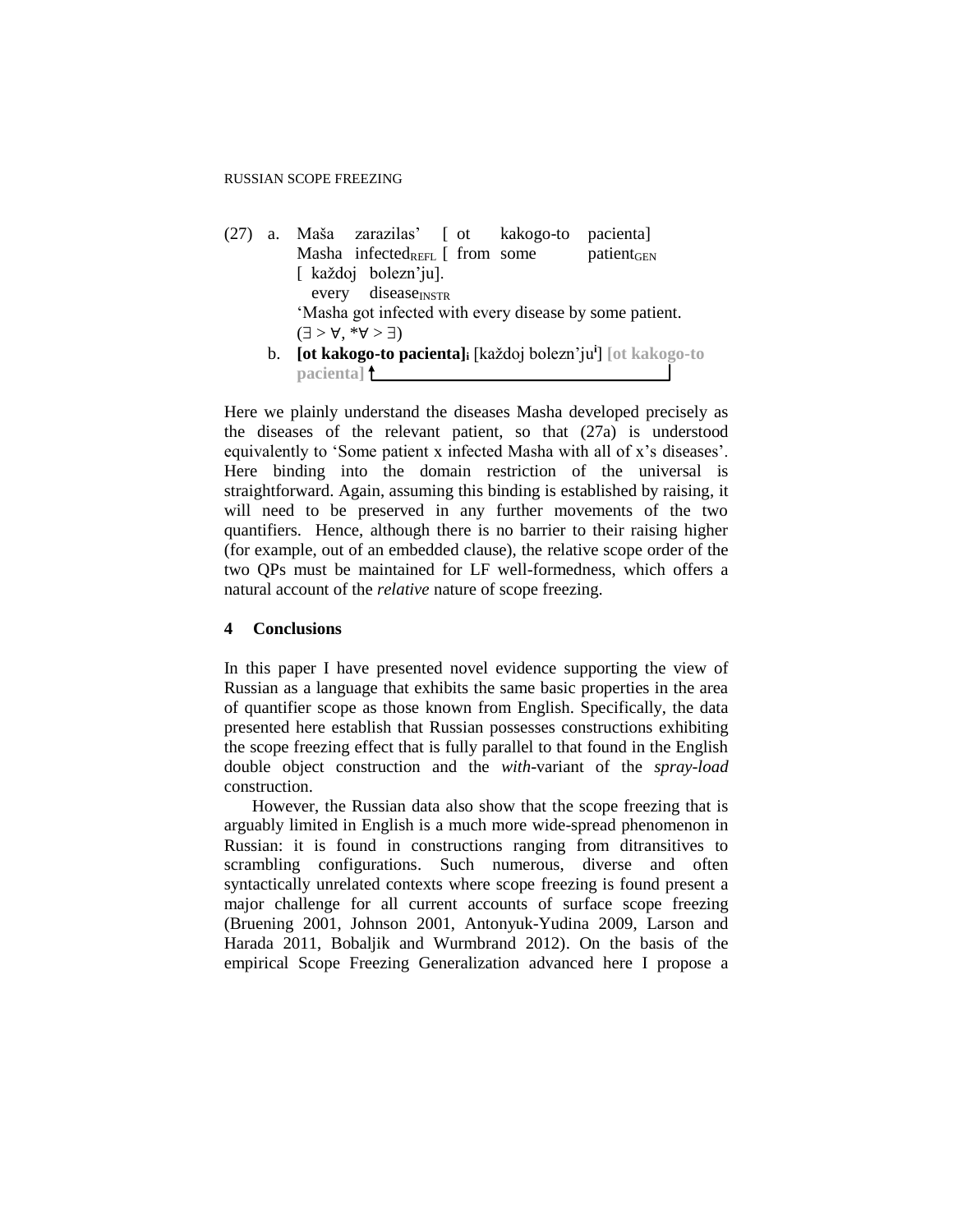novel analysis, which views the phenomenon as a Relation  $\mathfrak{R}$ , established directly between the two QPs whenever the lower QP overtly raises over the higher one to a c-commanding position. This relation, conceptualized as domain restriction binding in the spirit of Stanley and Szabó 2000 and Stanley 2002 bears distinct similarities to phenomena familiar from the literature, such as limitations on scope that arise from the interaction between scope and binding (Higginbotham 1980, i.a.). The account also allows us to explain what is arguably the crucial property of scope freezing: its *relative* nature. While the analysis needs to be developed more fully from the theoretical standpoint in future work, it allows us to account for the totality of Russian scope freezing facts and has significant cross-linguistic implications for other languages exhibiting the phenomenon of surface scope freezing.

Specifically, while I take the generalization in (14) to describe accurately the state of affairs in Russian and the closely related Ukrainian, the really interesting question, which falls outside the scope of this paper, is whether the SF Generalization can describe crosslinguistic facts accurately as well. Thus, the empirical question now is whether SFG can be brought to explain comparable scope freezing facts in languages such as English, Japanese, German, French, Icelandic and Norwegian, among others. I plan to explore this question in detail in my future work.

## **References**

- Antonyuk, Svitlana. 2006. The Scope of Quantifier Phrases in Russian: a QR Analysis. In: *Linguistics in the Big Apple*. Proceedings of SUNY/CUNY/NYU student conference.
- Antonyuk-Yudina, Svitlana. 2009. Long-Distance Scrambling, VP Ellipsis, and Scope Economy in Russian. U. Penn Working Papers in Linguistics 15.1: *Proceedings of PLC* 32, ed. L. MacKenzie, 1-9. http://repository.upenn.edu/pwpl/vol15/iss1/2
- Antonyuk, Svitlana. 2015. *Quantifier Scope and Scope Freezing in Russian*. Doctoral dissertation, Stony Brook University, New York.
- Bailyn, John. 2001. On Scrambling: A Reply to Bošković and Takahashi. *Linguistic Inquiry* 32: 636–658.

Bailyn, John. 2002. Scrambling to Reduce Scrambling. *GLOT*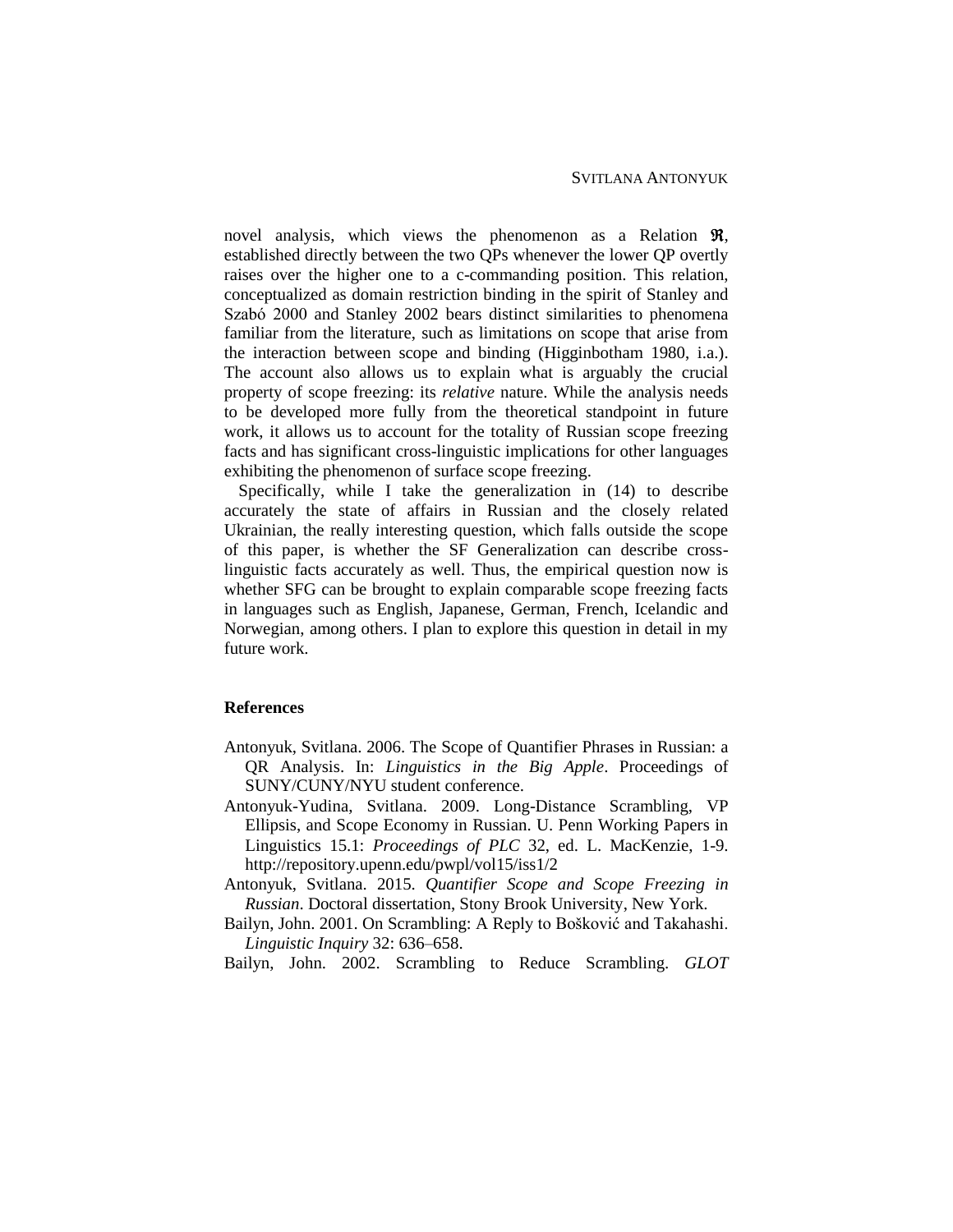#### RUSSIAN SCOPE FREEZING

*International* 6(4): 83–90 and 6(5): 109–124.

Bailyn, John. 2012. *The Syntax of Russian*. Cambridge University Press. Bobaljik, Jonathan David and Susi Wurmbrand. 2012. Word Order and

Scope: Transparent Interfaces and the ¾ Signature. *Linguistic Inquiry* 43:3, 371–421.

- Bruening, Benjamin. 2001. QR Obeys Superiority: ACD and Frozen Scope. *Linguistic Inquiry* 32(2):233–273.
- Chomsky, Noam. 1993. A Minimalist Program for Linguistic Theory. Unpublished manuscript, MIT, Cambridge.

Dudchuk, Philip. 2006. Locative Alternation and the Structure of VP [Локативная альтернация и структура глагольной группы]. MA thesis, Moscow State University.

Erechko, Anna. 2003. On Subject-Verb Inversion in Russian. Marjo van Koppen, Joanna Sio & Mark de Vos (eds.). Proceedings of ConSOLE XI: 1–14.

- Fiengo, Robert and Robert May. 1994. *Indices and Identity*. Cambridge, Mass: MIT Press.
- Fox, Danny. 1999. Reconstruction, Binding Theory, and the Interpretation of Chains. *Linguistic Inquiry* 30(2): 157–196.
- Higginbotham, James. 1980. Pronouns and Bound Variables. *Linguistic Inquiry* 11(4): 679–708
- Hoji, Hajime. 1985. *Logical Form Constraints and Configurational Structures in Japanese*. Doctoral dissertation, University of Washington, Washington.
- Huang, Cheng-Teh James. 1982. *Logical Relations in Chinese and the Theory of Grammar.* Doctoral dissertation, MIT, Cambridge.
- Ionin, Tania. 2001/2003. The one girl who was kissed by every boy: Scope, scrambling and discourse function in Russian. In *Proceedings of ConSole* X, ed. M. van Koppen et al., 65–80. Student Organization of Linguistics in Europe.
- Ionin, Tania and Tatiana Luchkina. 2016. Focus on Scope: Information Structure and Quantifier Scope. *Proceedings of Formal Approaches to Slavic Linguistics* (FASL) 24, New York University, New York, NY. Michigan Slavic Publications.
- Johnson, Kyle. 2001. [Clausal Edges and their Effects on Scope.](http://people.umass.edu/kbj/homepage/Content/peripheries.pdf) Paper presented at the Peripheries conference, York, UK.
- Johnson, Kyle and Satoshi Tomioka. 1998. Lowering and Midsized Clauses. In Reconstruction: Proceedings of the Workshop on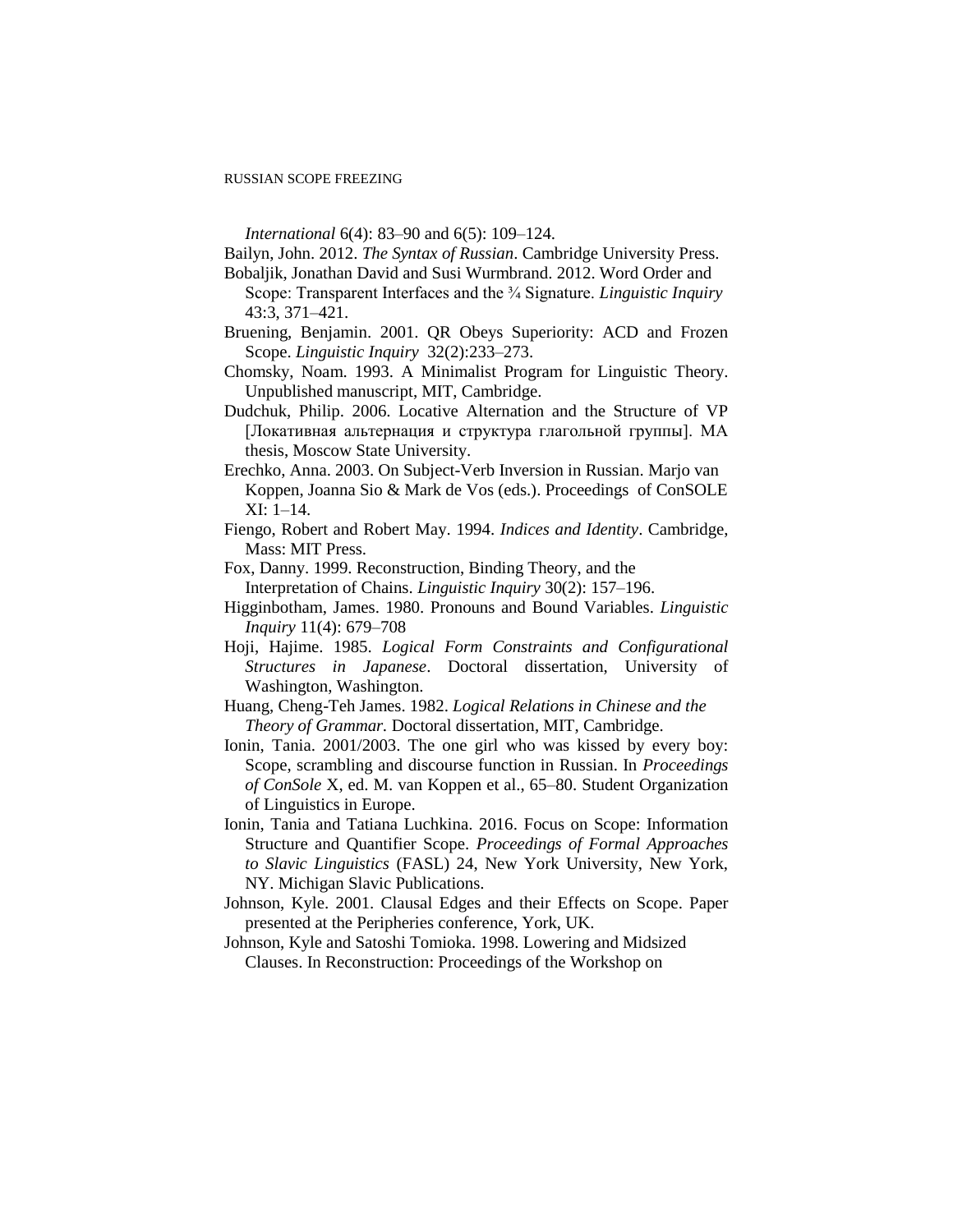Reconstruction, (eds.) Katz, Graham, Shin-Sook Kim and Heike Winhart, 185–206.

Kearns, Kate. 2011. *Semantic*s. Palgrave Macmillan; 2nd edition, 288 p.

Keshet, Ezra and Florian Schwarz (2014) "De Re / De Dicto" Ms.

http://florianschwarz.net/wp-

content/uploads/papers/De\_Re\_\_\_De\_Dicto.pdf

- Kuroda, Sige-Yuke. 1970. Remarks on the Notion of Subject with Reference to Words like *also, even,* or *only.* Part 2. *Annual Bulletin* 4. 127–152. Research Institute of Logopedics and Phoniatrics, University of Tokyo.
- Larson, Richard. 1985. Bare NP Adverbs. *Linguistic Inquiry* 16(4): 595– 621.
- Larson, Richard. 1988. On the Double Object Construction. *Linguistic Inquiry* 19: 335–391.
- Larson, Richard. 1990. Double Objects Revisited: Reply to Jackendoff. *Linguistic Inq*uiry 21: 589–632.
- Larson, Richard K., and Robert May. 1990. Antecedent Containment or Vacuous Movement: Reply to Baltin. *Linguistic Inquir*y 21:103–122.
- Larson, Richard and Naomi Harada. 2011. Davites in Japanese. Unpublished manuscript, Stony Brook University, NY.
- May, Robert. 1977. *The Grammar of Quantification*. Doctoral dissertation, MIT, Cambridge.
- May, Robert. 1985. *Logical form*. Linguistic Inquiry Monographs. Cambridge: MIT Press.
- May, Robert and Alan Bale. 2005. Inverse Linking. In *The Blackwell Companion to Syntax*, ed. M. Everaert and H. C. V. Riemsdijk. Oxford: Blackwell.
- Partee, Barbara Hall. 2005. The Semantics of Diathesis Alternations. Formal Semantics, Lecture 10. Available at:
	- http://people.umass.edu/partee/RGGU\_2005/RGGU05Lec10.pdf
- Pereltsvaig, Asya. 2006. Syntax of Denominal and Ditransitive Verbs Reconsidered. Unpublished manuscript, Stanford University.
- Pietroski, Paul and Norbert Hornstein. 2002. Does Every Sentence Like This Exhibit a Scope Ambiguity? In W. Hinzen (ed.), Belief and Meaning.
- Ramsey, Robert S, 1987. *The Languages of China.* Princeton University Press. 340 p.